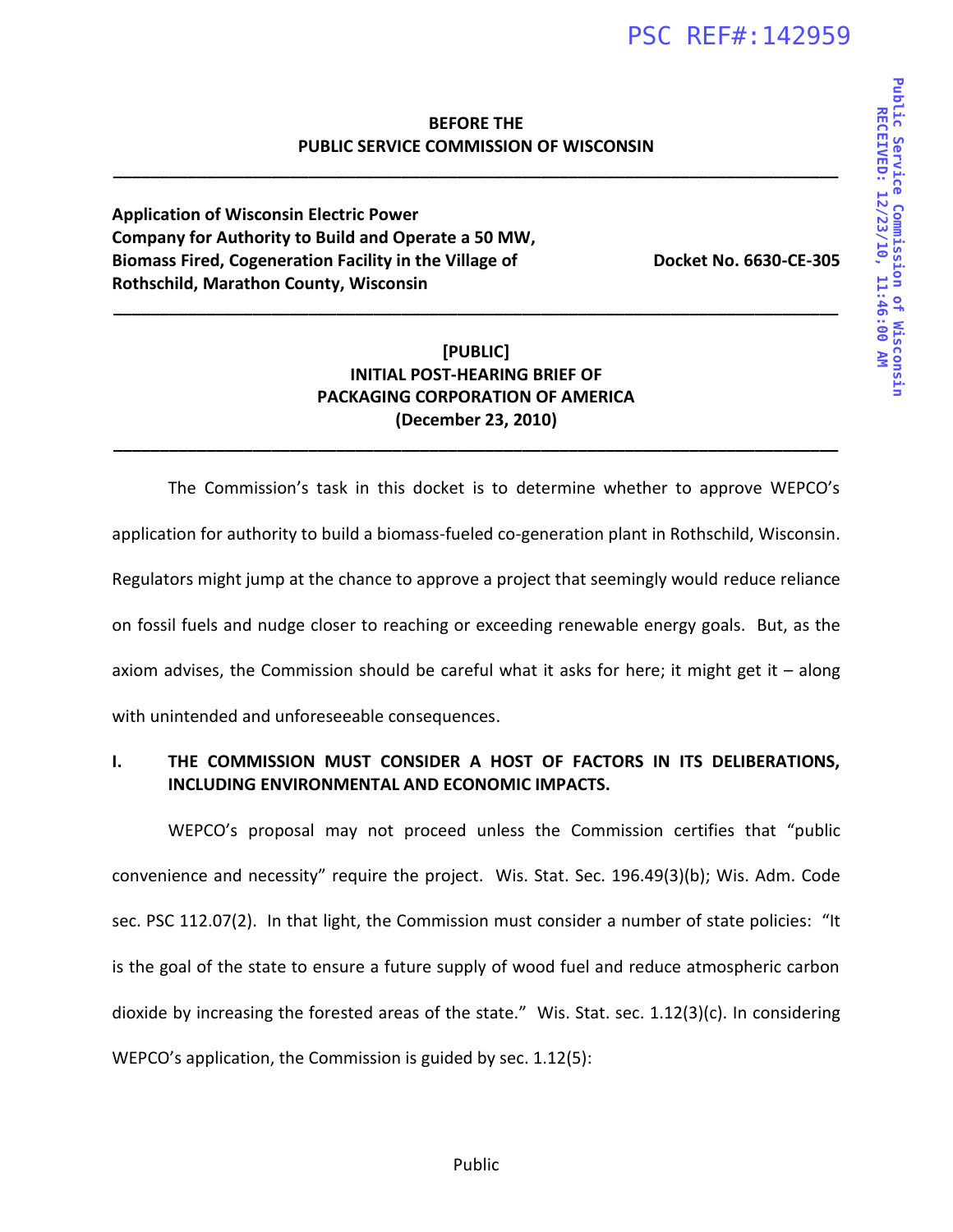- (a) In designing all new and replacement energy projects, a state agency…shall rely to the greatest extent feasible on energy efficiency improvements and renewable energy resources, if the energy efficiency improvements and renewable energy resources are cost-effective and technically feasible and do not have unacceptable environmental impacts.
- (b) To the greatest extent cost-effective and technically feasible, a state agency … shall design all new and replacement energy projects following the priorities:
	- Energy conservation and efficiency
	- Noncombustible renewable energy resources
	- Combustible renewable energy resources
	- Nonrenewable combustible energy resources….

Biomass, because it is combustible, is not at the top of the list of options for new energy projects. The record in this docket fails to persuade why a biomass-fueled facility at this time and this place should be approved. Given the many concerns and uncertainties raised by staff, public commenters, and intervenors about the proposed project, the rational and prudent response is for the Commission to deny the application.

# **II. THE MOST CREDIBLE VOICE ON THE ISSUE OF BIOMASS AVAILABILITY AND COST IS PACKAGING CORPORATION OF AMERICA.**

Packaging Corporation of America ("PCA") is not in WEPCO's service territory; it takes electricity from WPS. It has no interest in whether or not WEPCO generates more electricity or how, and it has no interest in whether or not Domtar fuels its boilers with biomass or cogenerates power with WEPCO. The simplest approach for PCA to take vis-à-vis this docket would be to accept WE Energy's rosy picture about biomass availability and wait to see what happens -- and that's likely what WEPCO hoped it would do. But accepting the rosy picture uncritically would be irresponsible.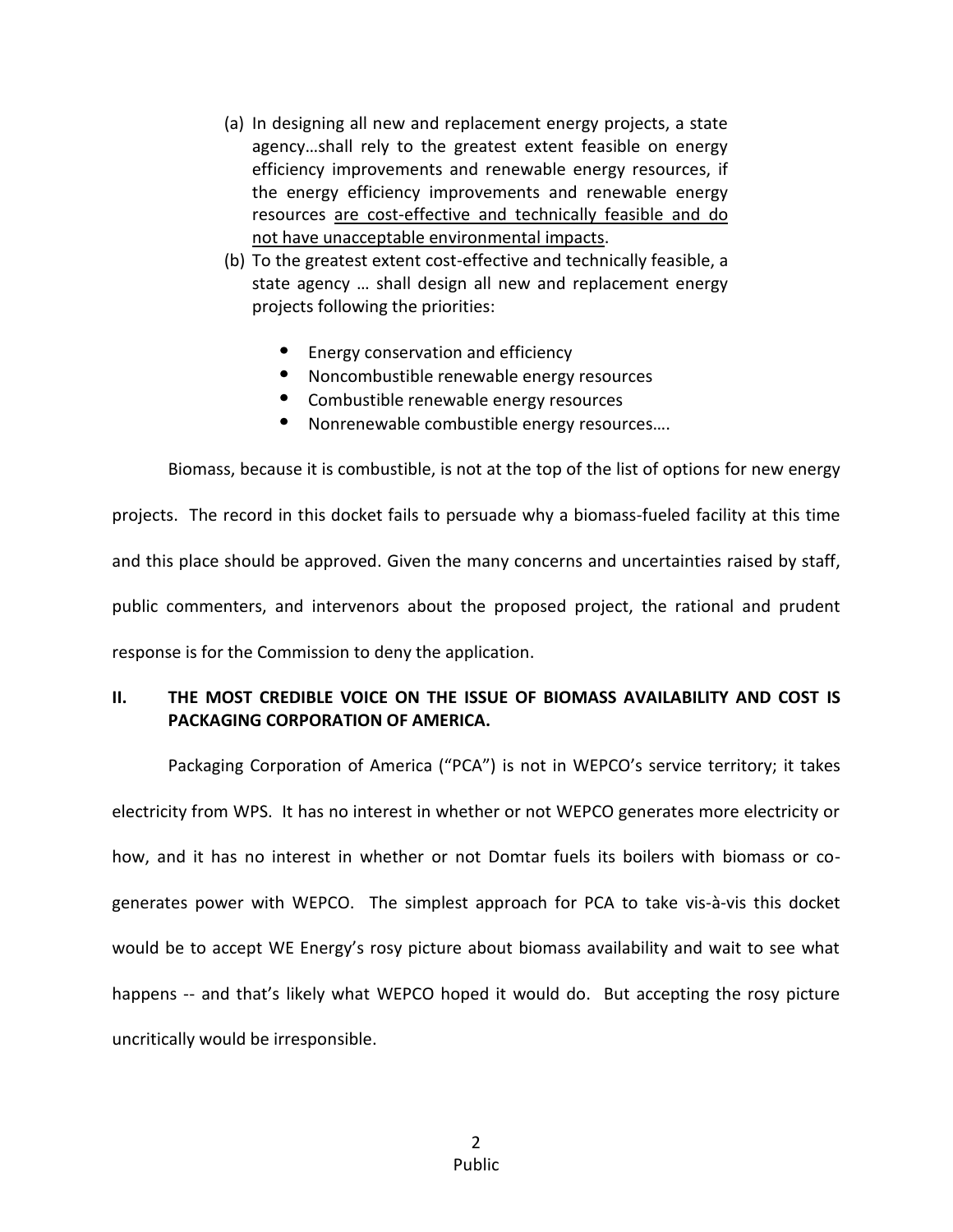PCA was receptive and cooperative about the project, working with WEPCO and Domtar for months to understand the project's effect on biomass availability and cost. In the end, though, the data, the reports, and the meetings failed to satisfy PCA's concerns. PCA/Ridley, D17.10 – D17.12.<sup>1</sup> PCA's testimony explains why -- compelling the conclusion that harvesting 370,000 more tons of biomass per year is not immediately feasible without raising biomass prices significantly and, therefore, that the project will have a negative economic impact on other current biomass users, on PCA's Tomahawk mill specifically, and, potentially, on the Tomahawk community generally.

#### **A. PCA Is A Vital Member Of Wisconsin's Paper Industry.**

PCA is the fifth largest producer of containerboard and corrugated products in the United States in terms of production capacity. During 2009, it produced 2,258,000 tons of containerboard at four containerboard mills of which about 80% was consumed in PCA's corrugated products plants, 11% was sold to domestic customers, and 9% was sold in the export market. Its corrugated products manufacturing plants sold about 28.9 billion square feet of corrugated products, more commonly known as cardboard boxes. PCA/Ridley, D17.2, ll. 10-17. PCA operates a total of 40 corrugated plants and 28 sheet plants in 26 states in the U.S. Four of those plants are containerboard mills and one of those is in Tomahawk, Wisconsin, with annual production capacities of approximately 516,000 tons. D17.3, ll. 10-14.

The Tomahawk corrugating medium mill is a fully integrated pulp and paper operation. PCA procures wood fiber used in the manufacture of corrugating medium from the north half of

 $\overline{a}$ 

<sup>&</sup>lt;sup>1</sup>Prefiled direct, rebuttal, and surrebuttal testimony are found in Transcript Volume 1. Confidential prefiled direct, rebuttal, and surrebuttal testimony are found in Confidential Transcript Volume 2. All references to prefiled testimony are to Volume 1 unless otherwise indicated.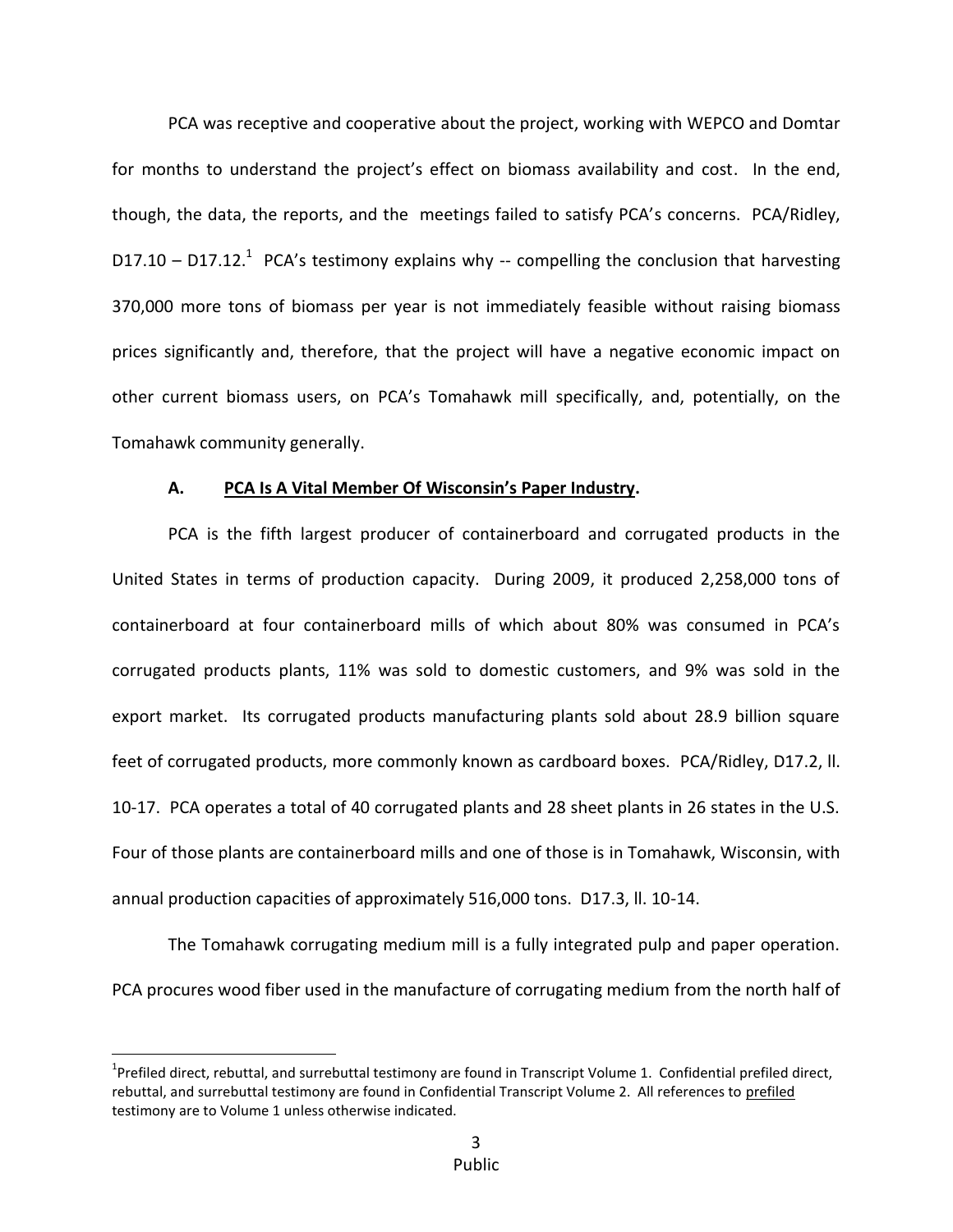Wisconsin, parts of Minnesota, the Upper Peninsula of Michigan, and occasionally Canada. PCA obtains the mill's fiber requirements from wood and from recycled fiber sources in the Midwest and regional recyclers.

After debarking, the wood is pulped utilizing a semi-chemical process and then is combined with reprocessed corrugated scrap and old corrugated containers to form fiber slurry pumped to one of two paper machines currently operating at the mill. The fiber slurry is formed into a mat, then dried, cut, and rolled to customer specifications. This process is very energy intensive, using about **630 cm of electricity and 11 MMBTUs of fuel to produce one ton** of corrugating medium, a total of 325 kWh and 325 MMBTUs annually. D17.3-4; Confidential Vol. 2, D17.3-4. The mill purchases energy from Wisconsin Public Service Corporation. It also generates energy internally with two steam-powered turbine generators and a hydro-electric generating facility. The mill generates steam used in manufacturing and to produce electricity from one of six industrial boilers fueled by spent cooking liquor, natural gas, coal, biomass, fuel oil, and biogas generated in the plant's anaerobic water treatment plant. One boiler of the six is capable of burning cooking liquor, natural gas and fuel oil. One utilizes coal only. Two can burn both coal and biomass. One can burn natural gas. And one is capable of burning natural gas, biogas and fuel oil.

In its operations, the Tomahawk mill's purchases of pulpwood in 2009 were  $\frac{1}{2}$ 

for **134.000** green tons. PCA spends significant amounts on pulpwood for manufacturing as well as biomass for fuel, paying an average of  $\frac{1}{5}$  /green ton for biomass fuel. D17.5, ll. 5-17; Confidential Vol. 2, D17.5, ll. 5-17.

## **B. PCA Has Used Significant Amounts Of Biomass To Fuel Its Operations For Nearly 40 Years.**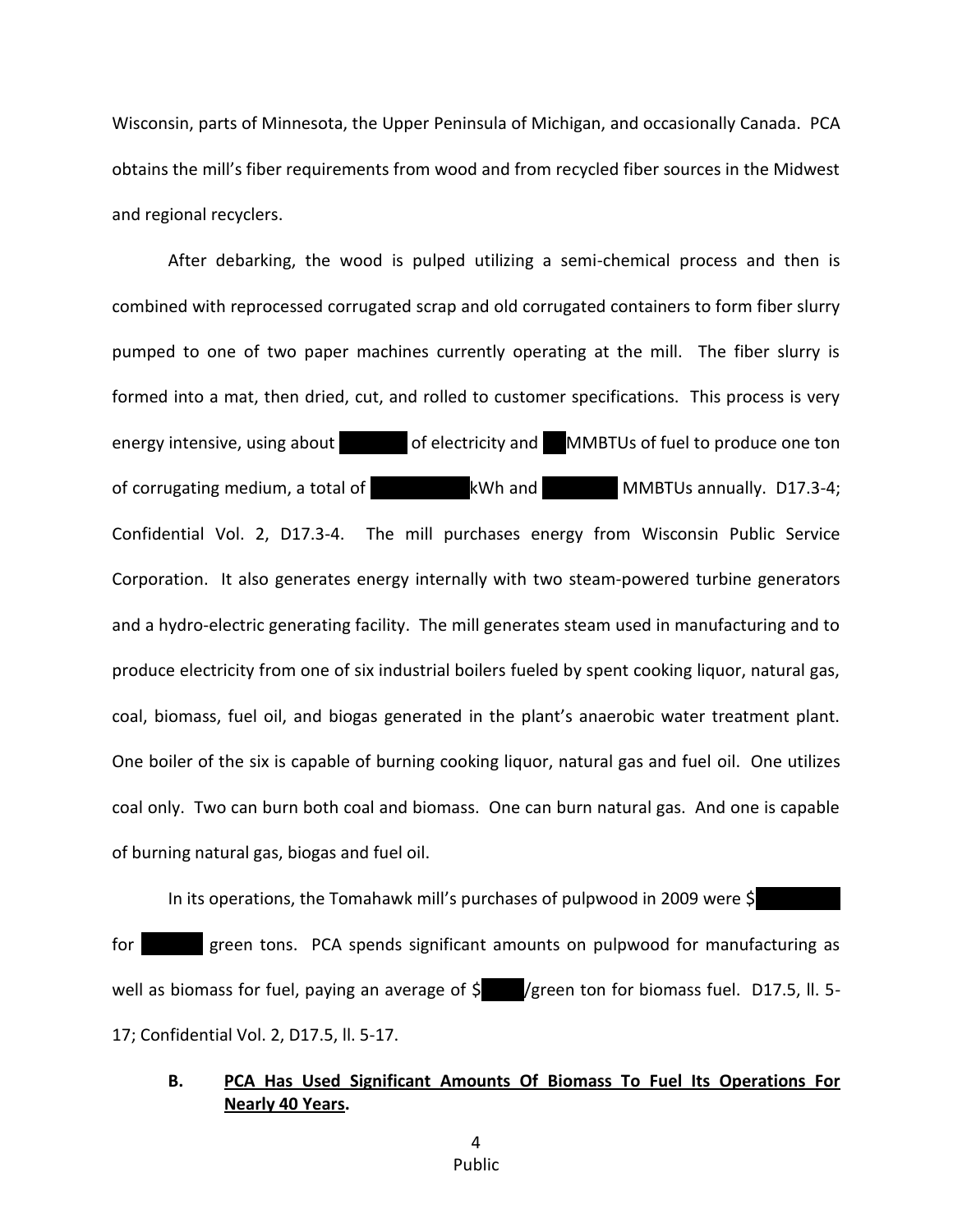PCA has used bark in its fuel boilers at Tomahawk since the 1970s, with woody biomass accounting for 10-20% of the total heat input to Boiler #7 and woody biomass accounting for approximately 90% of the total heat input to Boiler  $\#10$ . It consumes  $\qquad \qquad$  green tons of bark and woody biomass annually, a little less than half purchased externally and a little more than half generated internally through debarking, chipping, and screen of wood chips used in manufacturing. D17.6, ll. 9-14.

By purchasing and burning biomass instead of coal, PCA displaces approximately 2,300 tons of  $SO_2$  emissions per year. D17.6, ll. 20-21. The Tomahawk mill has the capacity to consume an additional 10-20,000 green tons per year of woody biomass. D17.7, ll. 2-4. But "Economics dictate that the biomass consumption be limited…The highest cost biomass burned at the Tomahawk mill is equivalent to the cost per MMBTU of coal. Therefore, coal is presently burned in place of potential biomass burning." PCA/Ridley, D17.7, ll. 4-9.

### **III. PCA'S OWN DIRECT EXPERIENCE DEMONSTRATES BIOMASS SHORTAGES IN THE PAST AND PREDICTS PRICE INCREASES IN THE FUTURE.**

PCA's concerns were expressed by mill manager Bruce Ridley who has 31 years of experience in the paper making industry, including 3 years as operations manager and 8 years as mill manager at PCA's Tomahawk mill. PCA/Ridley, D17.1.

#### **A. The Project Will Adversely Affect The Availability And Cost Of Woody Biomass.**

Mr. Ridley testified how the WE-Domtar project will adversely impact the Tomahawk facility and its biomass procurement. PCA's biomass procurement radius significantly overlaps with the proposed 75-mile WE/Domtar procurement radius. PCA/Ridley, D17.7, ll. 10-14; *see*  D17.29, Figure 1. Moreover, with forest density south of Highway 29 minimal, most of the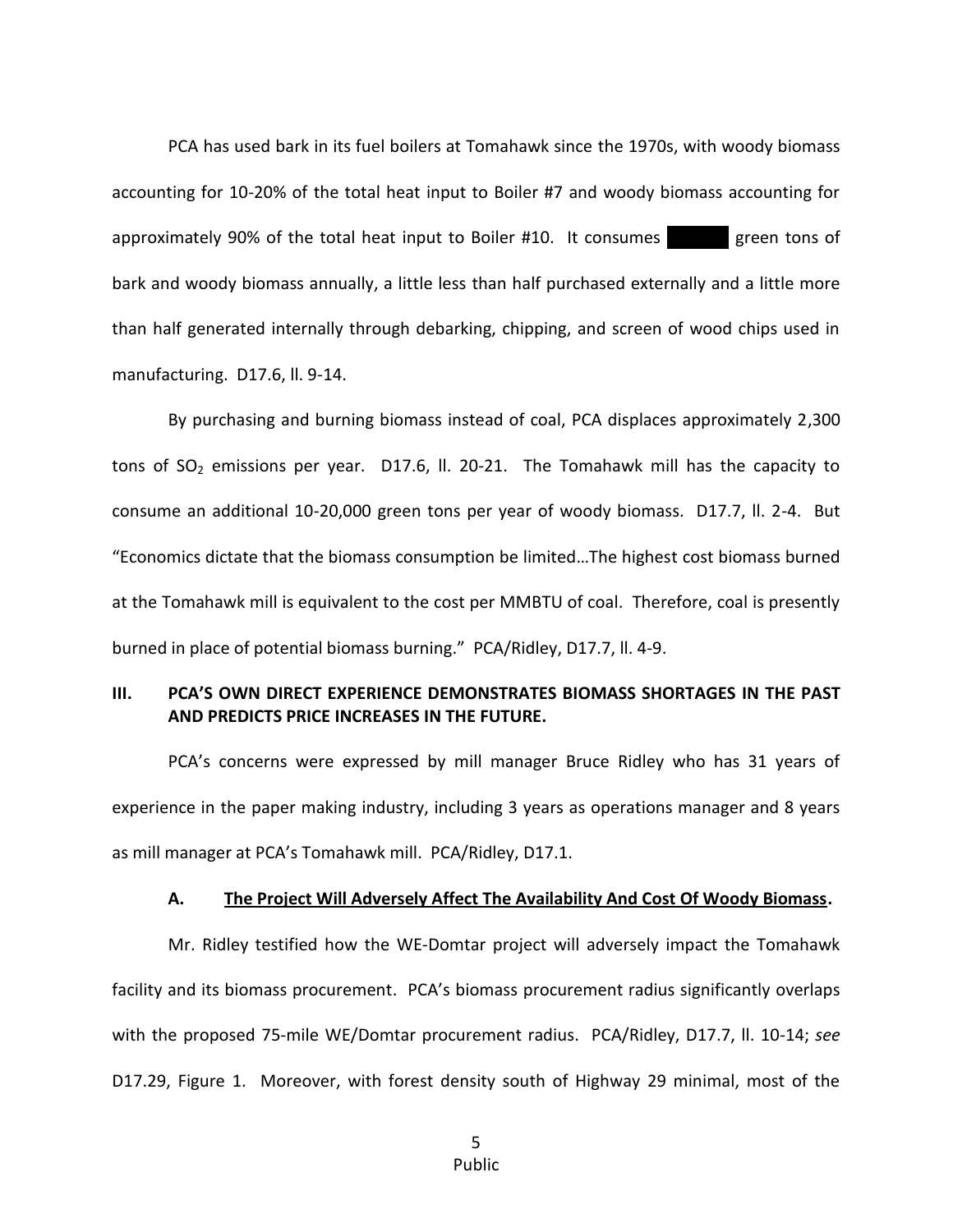biomass harvest would have to come from the North. "I continue to believe that, if this project is implemented as currently proposed, it will adversely impact our current biomass fuel procurement and our pulpwood procurement." PCA/Ridley, DS.17.7, ll. 15-18.

Wood supply is not infinite. The current supply of biomass is already a limited resource. "Even today, biomass fuel supply frequently becomes unavailable in May and June because of the nursery / landscaping season. It also becomes unavailable over the Christmas holiday because of the start of the heating season as homeowners start burning wood in their fireplaces or wood stoves." During those times, PCA must burn more coal to compensate for the inadequate supply of biomass fuel. PCA/Ridley,  $D17.8 - 17.9$ . An increased demand of 370,000 tons per year is bound to adversely affect future biomass supply to PCA's detriment.

Q. Is the proposed project likely to improve this situation?

A. No, definitely not. Since the current availability of biomass and pulpwood is already limited and the market for those resources is very competitive, the proposed project, with the projected increase in demand of 370,000 tons annually, will only create more pressure on the market.

PCA/Ridley, D17.9, ll. 8-12.

Decreasing supply is one thing. But increasing pressure on the market for a finite

resource also will affect price.

We expect that, if the project proceeds, pulpwood and sawmill chips will be more extensively used for biomass fuel. While this may not be intended, it is what we observed as a result of the Ashland Biomass Plant. If the proposed Domtar project were to commit capital resources and crews to harvest its additional biomass requirements, then the current supply demand balance should not be bothered; it would still have a price increase effect on stumpage. But since capital is not being supplied for additional harvesting equipment, then wood producers will only invest in that capital if they can obtain an adequate return on that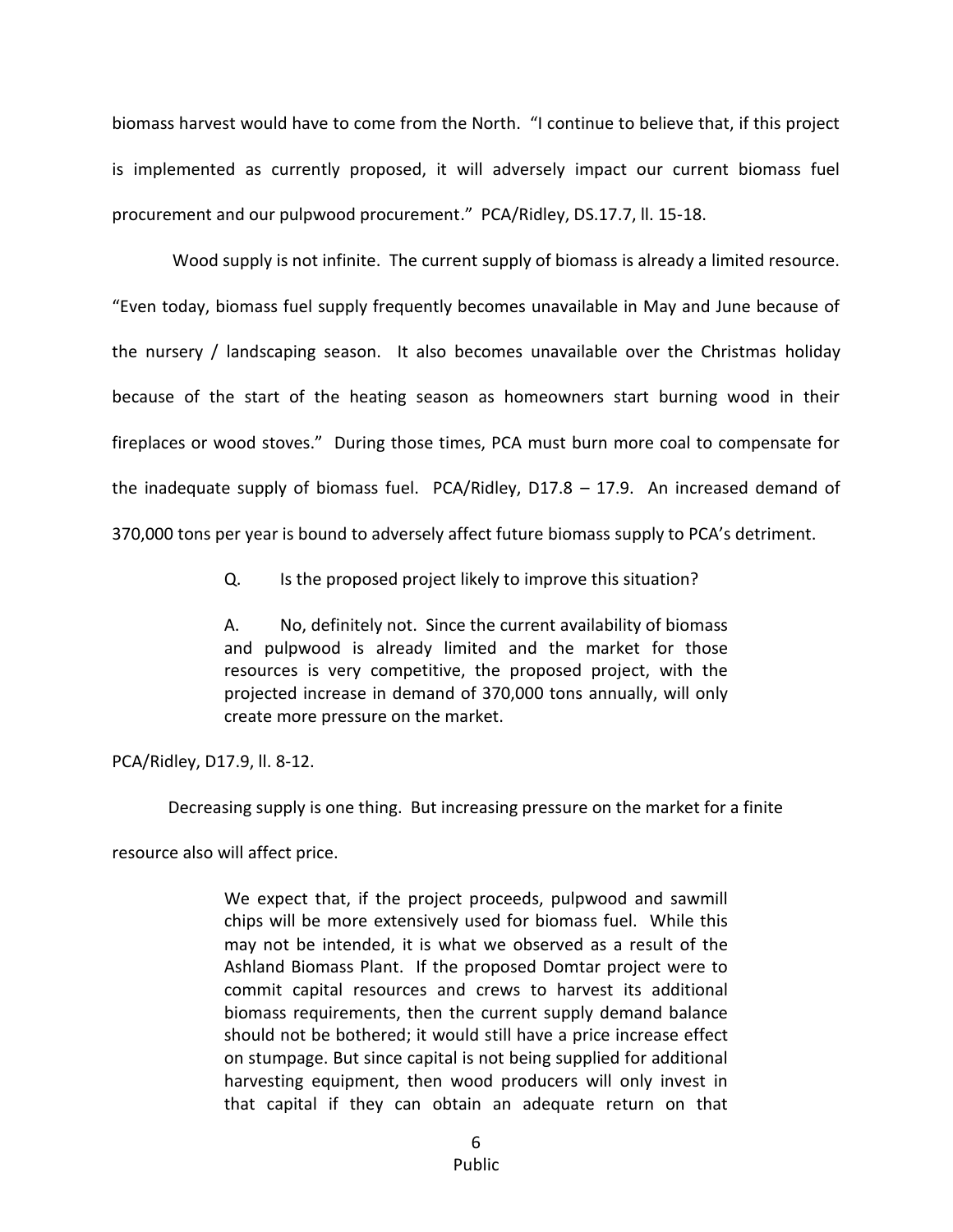investment. This won't occur unless they can charge higher prices for biomass fuel, pulpwood and sawmill chips.

PCA/Ridley, D17.9, ll. 15-21; D17.10, ll. 1-2.

A decreased supply and higher prices are bad enough. Another unintended

consequence of the WE/Domtar proposal is to foster unfair competition:

We are concerned that, because the project is co-sponsored by WEPCO, a utility with a guaranteed market, long term contracts could be offered to suppliers -- 10 years long or longer. Such longterm contracts not only could lock up the suppliers, but also could offer significant higher prices over the current market, thereby limiting the resources available to other markets and driving up prices. By comparison, because of competitiveness and cyclicaliity in the paper market, we cannot offer long-term contracts on nearly as favorable terms as a utility-backed project can, or even at all. Thus the utility's involvement in this project creates an unlevel playing field for paper industry participants competing for the same raw materials.

PCA/Ridley, D17.10, ll. 5-13.

What is particularly unfair about the proposal is the ratepayer component of the equation. WEPCO would be able to pass on to ratepayers any additional costs of the biomass fuel through its electric rate cases and fuel adjustment cases. By comparison, market forces in the extremely competitive paper industry prevent PCA and other paper companies from passing increasing costs to customers. PCA/Ridley, D17.10, ll. 14-18.

### **C. The Project Will Adversely Affect Environmental And Renewable Energy Goals.**

In his testimony, Mr. Ridley explained the other hidden unintended environmental consequences of approving the WE/Domtar project. First, the increasing cost of woody biomass will cause the Tomahawk Mill to burn less biomass and more coal, thus increasing  $SO<sub>2</sub>$ emissions. D-17.8, ll. 1-4. Second, burning less biomass at the mill will reduce Wisconsin Public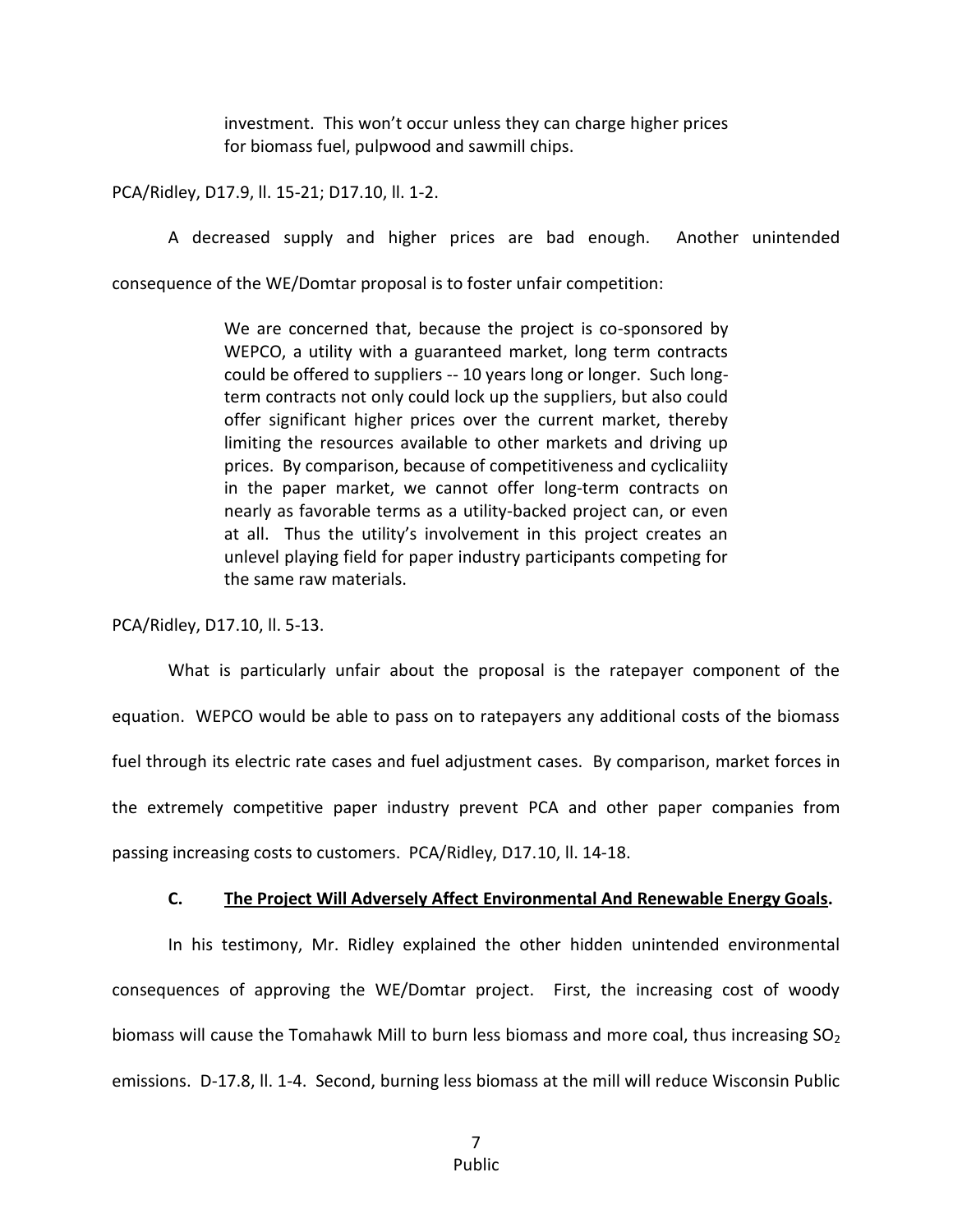Service Corporation's green energy portfolio. WPS and PCA have a green energy agreement whereby WPS purchases energy produced at the Tomahawk mill from renewable energy sources such as purchased biomass, internally generated biomass, black liquor, and biogas burning. WPS includes in its renewable energy portfolio the renewable energy it purchases from PCA under this agreement. In 2009, for example, WPS purchased MKWH of energy pursuant to its agreement with PCA and approximately 30% of that amount was produced from purchased woody biomass. D17.8, ll. 15-18; Confidential Vol. 2, D17.8, ll. 15-18. Thus, if the Tomahawk mill uses less biomass because of higher biomass prices, WPS will purchase less renewable energy under the PCA/WPS contract, reducing WPS' renewable energy portfolio. PCA/Ridley, D17.8, ll. 5-18.

## **D. The Project Will Adversely Affect The Economy Of The Greater Tomahawk Area.**

Mr. Ridley also testified about the project's economic impact on future Tomahawk operations and the concomitant impact on the Tomahawk community.

PCA, which employs 426 full-time, is the largest employer in the Tomahawk vicinity and the second largest employer in Lincoln County. The mill also indirectly affects the employment of many construction and mechanical contractors, security services, loggers and pulpwood truckers, rail and trucking companies, suppliers of industrial parts, heavy equipment, chemicals, and other locally employed individuals. D17.13, ll. 1-4. PCA is an active and productive corporate citizen with direct involvement in many civic affairs, a \$346,000 property tax contribution annually, and  $\sin$  payroll and benefits annually. D17.13, ll. 14-15; Confidential Vol. 2, D17.13, ll. 14-15. A threat to the competitiveness of this long-time company would have dire economic consequences in the region.

8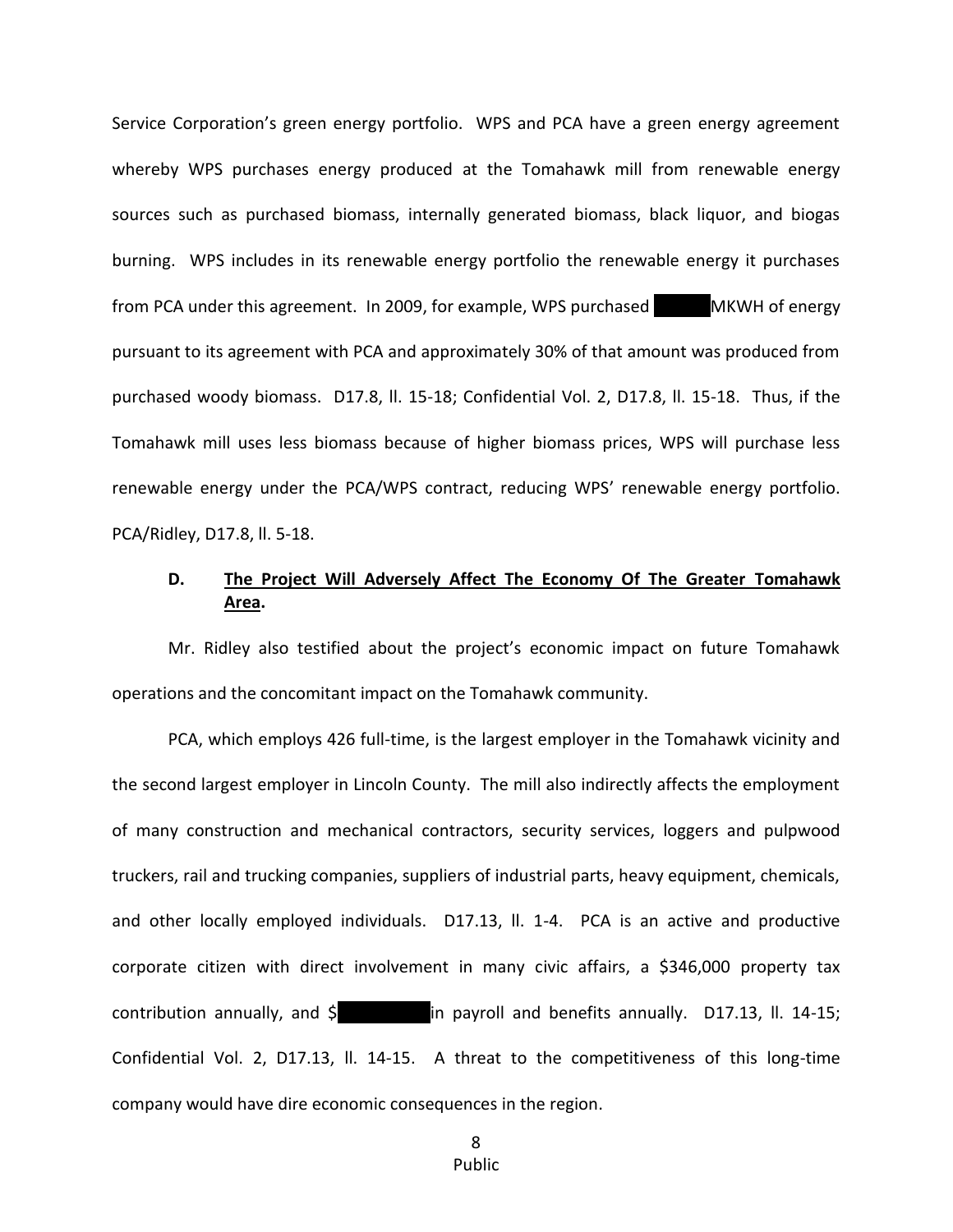Q. In your opinion, would the proposed project have an adverse impact on the economic well-being of the greater Tomahawk, Lincoln County area?

A. Yes. The proposed project could ultimately significantly increase our costs, which will have a direct impact on profitability and viability of the plant, as explained above and in the testimony of Mr. Radcliffe. This is bound to indirectly affect employment and community involvement because our facility already is such a predominant employer and influential corporate citizen.

PCA/Ridley, D17.13, ll. 19; D17.14, ll. 1-5.

Not surprisingly, the record in this case is replete with comments from local Rothschild

residents favoring the project because of the belief that it will create jobs. No one disputes the

importance of local job creation but the Commission is charged with considering this issue,

holistically and proportionally, beyond its local impact.

We realize that Domtar employs a lot of people but, in relative terms, it does not register as great an economic impact in the greater Wausau area as PCA does in the smaller community of Tomahawk. Thus, any positive economic impact to be realized by Domtar's adding a biofueled boiler to its operation is not likely to be as great as the negative impact of PCA incurring greater biomass procurement costs.

D17.14, II. 5-10. Approving one project that may create some temporary construction jobs

gains nothing if the project threatens many more permanent jobs a stone's throw away.

### **IV. PCA's EXPERT TESTIMONY SUBSTANTIATES PCA's CONCERNS.**

PCA's expert witness, Samuel Radcliffe, made clear that WEPCO has failed to sustain its

burden of proof on the issue of biomass supply and cost.

# **A. Mr. Radcliffe's Expertise Is Pertinent And Well Documented.**

Mr. Radcliffe's experience and expertise enhance the credibility of his testimony in this

case. He earned a bachelor's degree from Virginia Polytechnic Institute in 1975 and a master's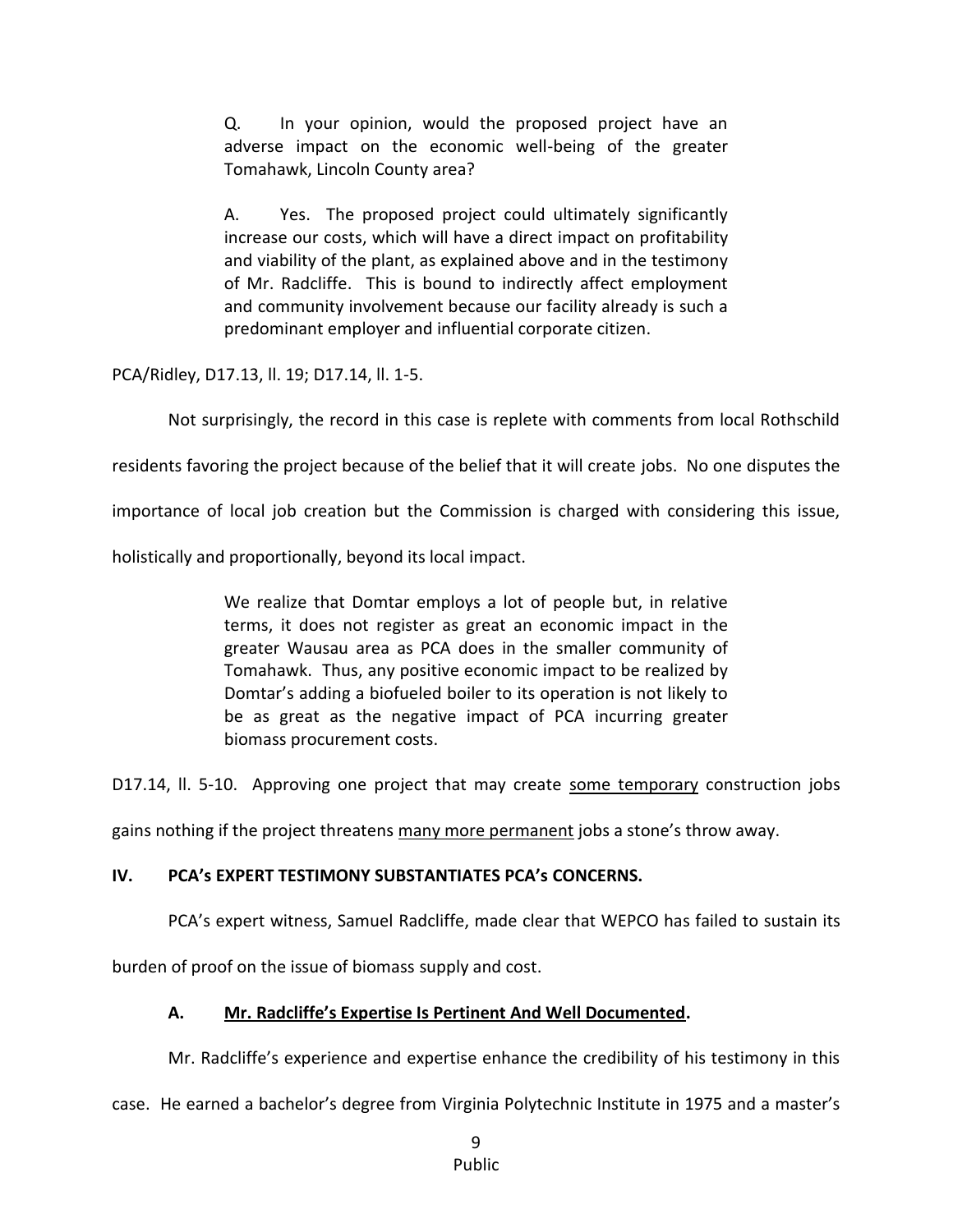in forest economics from UC-Berkeley in 1977. He was employed by George Banzhaf & Company since 1980 as the chief timber industry analyst and served as president for 17 years. When George Banzhaf & Company purchased Prentiss & Carlisle in 2005, he joined as vice president. PCA/Radcliffe, D17.15-16. He oversees Prentiss & Carlisle's Lake States operations and leads the company's valuation team. He provides high-level analytical services to clients on timber inventory, timber supply/demand modeling, investment counseling, and public policy analysis.

Prentiss & Carlisle, operating for more than 85 years, manages roughly 1.5 million acres of private timberland in Maine, Michigan, and Quebec, as well as Wisconsin, providing onground forestry, planning, administration, and accounting. D17.15, ll. 9-14.<sup>2</sup> The company markets more than 1 million tons of roundwood and biomass. It provides full-service forest harvesting operation activities and cost/price expertise:

> Our forest operations business offers harvesting, road and bridge building and transportation services. The company owns and operates four cut-to-length (CTL) harvesting systems and three feller-buncher harvesting systems, along with tractors, trucks, chippers and woodyards. The forestry consulting business involves timber inventory implementation and analysis, supply modeling, growth and yield modeling, and GIS mapping. We provide appraisals, valuation modeling, investment counseling, timber price indexing, and market data research. We publish Timber Mart North, a subscription service covering stumpage and delivered wood prices in Michigan, Minnesota, and Wisconsin.

PCA/Radcliffe, D17.16, ll. 2-10.

 $\overline{a}$ 

Mr. Radcliffe is fully engaged in the forestry profession, now a Fellow of the Society of

American Foresters, the national scientific and educational organization representing the

 $^2$  A recent post-hearing acquisition has expanded responsibility to 1.8 million acres, including New Hampshire, New York, and Vermont.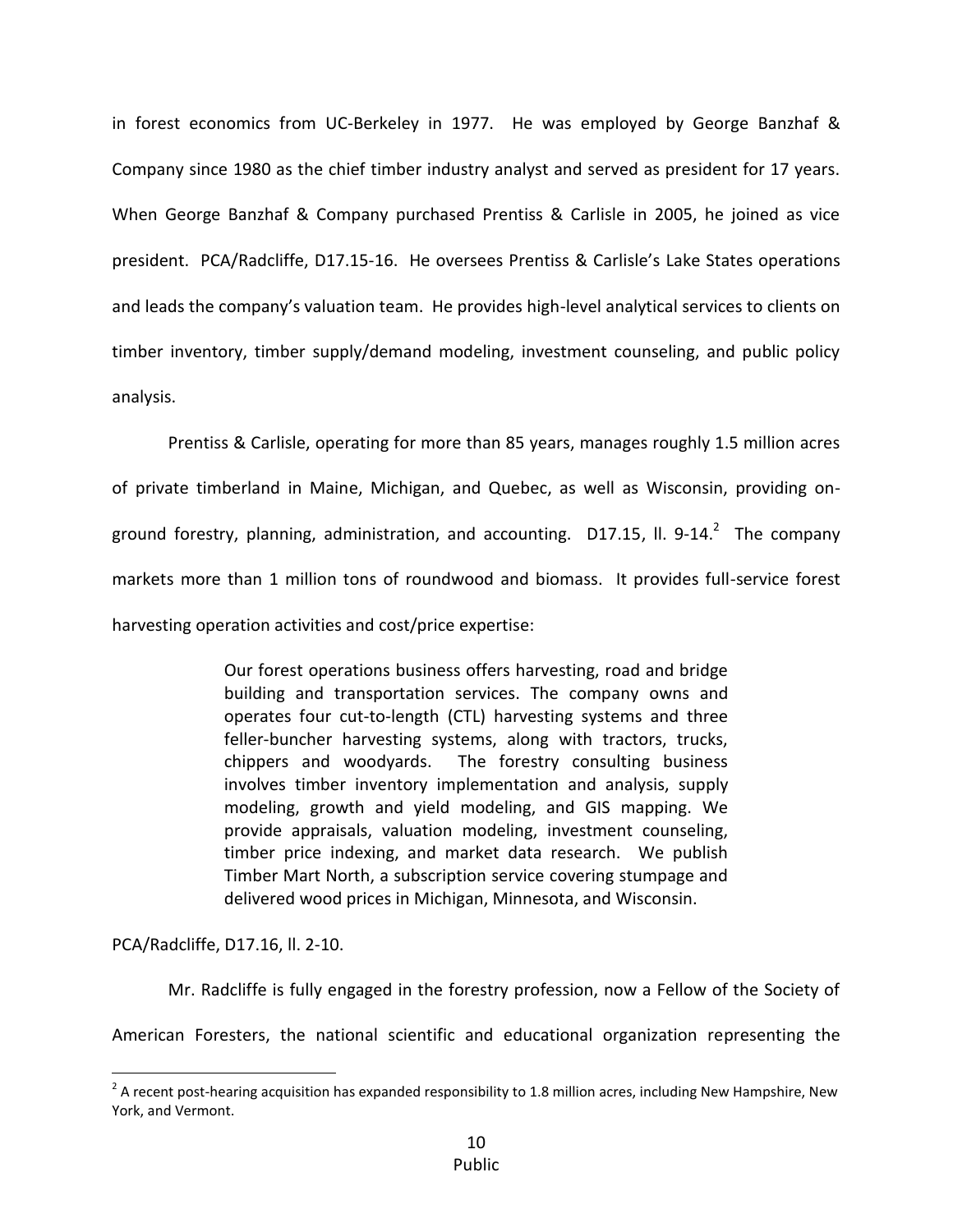forestry profession in the United States. Within that organization, he has served as forestry policy specialist on the Editorial Board of the *Journal of Forestry,* chair of the Wisconsin Society of American Foresters, and member of the first Task Force on Strategic Planning. D17.17, ll. 2- 6. He also served as a member of the Technical Advisory Committee for the Lake States Forest Assessment, the Scientific Roundtable on Socio-Economic Issues for the Wisconsin National Forests, and the National Blue Ribbon Panel on Forest Inventory and Analysis. He is a federally certified general appraiser in Wisconsin as well as other states. D17.17, ll. 9-13. He has authored 21 articles, including in the *Journal of Forestry*, the peer-reviewed journal of the Society of American Foresters, and presented 40 papers at various conferences. His curriculum vitae reflects profound expertise on the topic at hand. *See generally* Exhibit 17.1, pp. 19-25 (Consultant Qualifications).

## **B. Mr. Radcliffe's Analysis Of The Five Biomass Reports Revealed Their Shortcomings And Projected Likely Adverse Impacts.**

Mr. Radcliffe was not retained to prepare a complete biomass supply study. As explained above, WEPCO and Domtar tried to persuade PCA to take a "don't worry" attitude about biomass availability. PCA was receptive and cooperative but, finally, unpersuaded. Only then did it retain Mr. Radcliffe, with insufficient time to prepare an independent supply study. Mr. Radcliffe's assignment thus was limited "to review[ing] material already filed in this docket to develop opinions about the economic availability of the volume of woody biomass required for the proposed plant; and the implications for PCA's biomass procurement program and impacts on other current users of biomass in Wisconsin should the plant be constructed as proposed." D17.18, ll. 9-13; D17.19, ll. 14-18.

Mr. Radcliffe reviewed the five biomass studies WEPCO submitted with its application:

11 Public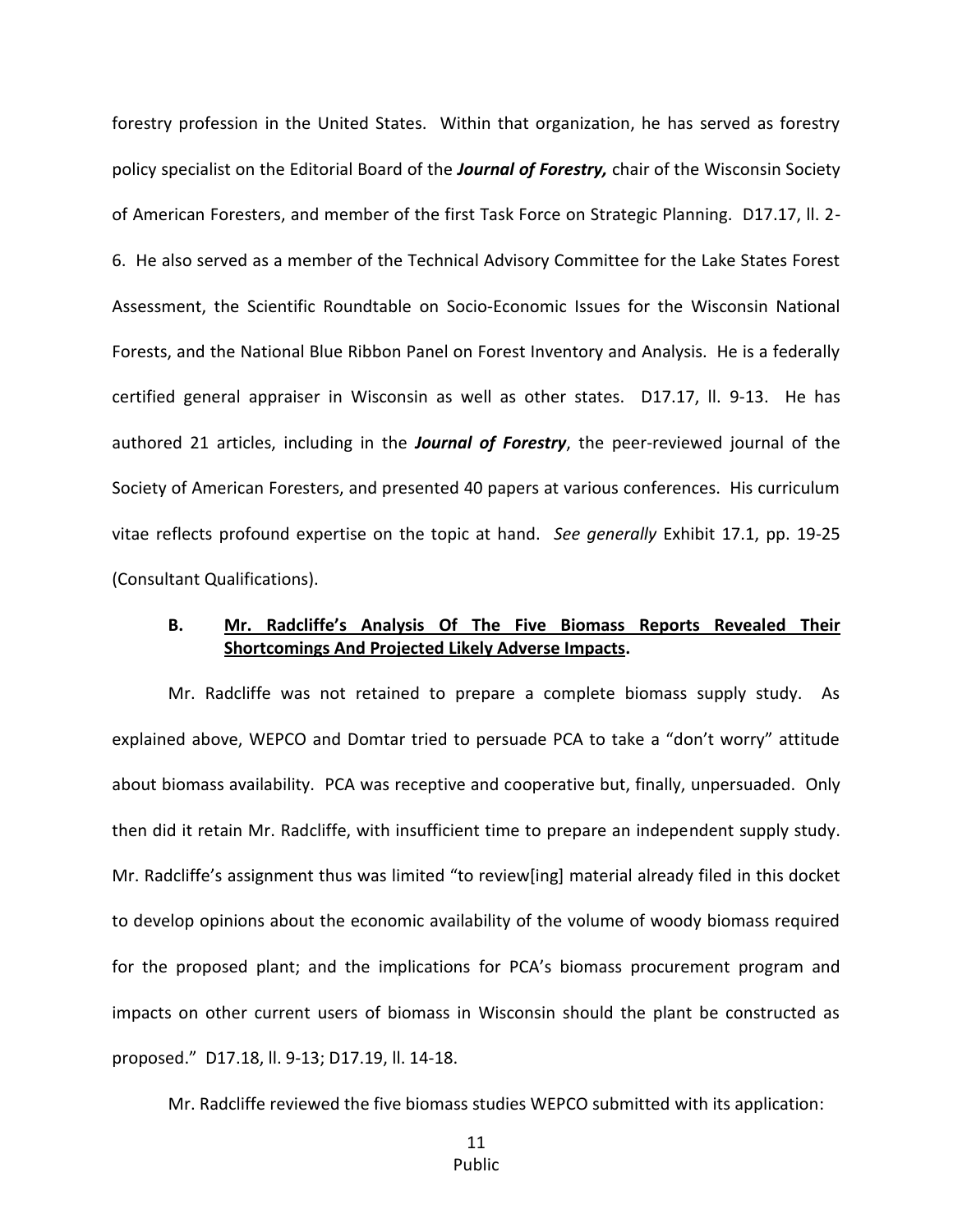| <b>DOCUMENT TITLE</b>                                                                                                                                                       | <b>PSC</b><br>REF# |
|-----------------------------------------------------------------------------------------------------------------------------------------------------------------------------|--------------------|
| WE<br>Energies Wisconsin Biomass Concentration and Availability<br>Scoping,<br>December 2008. Energy Center of Wisconsin.                                                   | 128368             |
| WE Energies Biomass Energy Strategy: Strategy for Siting and Fueling 50 MW of<br>Biomass Generation in Wisconsin, November 20, 2008. ScottMadden<br>Management Consultants. | 128368             |
| Forest Biomass Resource Analysis, January 2009. Steigerwaldt Land Services,<br>Inc.                                                                                         | 128368             |
| Biomass Survey Report, June 2009. RMT, Inc.                                                                                                                                 | 128367             |
| Comprehensive Resource Analysis, February 26, 2010. Donald R. Peterson and<br>Heather L. Ross, Renewable Resource Solutions LLC.                                            | 136213             |

In addition, Mr. Radcliffe reviewed WE's CA application and statistical data on Wisconsin's wood harvest<sup>3</sup> and relied on previous consulting work in biomass and on PCMC colleagues. PCA/Radcliffe, D17.20, ll. 10-14.

For whatever reason, the five biomass studies apparently provided "no analysis of whether this existing infrastructure will be sufficient to handle both the current demand plus the proposed new demands for logging, chipping, and trucking services. There is no analysis of the costs of harvesting, gathering, chipping, and trucking forest residues. Absent these analyses, I would not consider logistics and economics to be adequately considered." PCA/Radcliffe, S17.5, ll. 7-11; S17.6, ll. 7-9.

Mr. Radcliffe's review and analysis led him to the conclusion that

 $\overline{a}$ 

all of the reports lead to a misleading conclusion about the sufficiency of the forest harvest residue resources to meet the new demand created by the proposed WE Energies project. None of the reports adequately considered the economics of harvesting biomass from small tracts, or the logistics and economics of collecting harvest residues given the machinery mix that is most common in the Wisconsin logging industry today.

<sup>&</sup>lt;sup>3</sup> Reading, William H., IV; Whipple, James W. 2007. Wisconsin Timber Industry: An Assessment of Timber Product and Use in 2003. Resource Bull. NRS-19. Newtown Square, PA: U.S. Department of Agriculture, Forest Service, Northern Research Stations. 93 pp. Also cited in Endnotes to Exhibit 17.1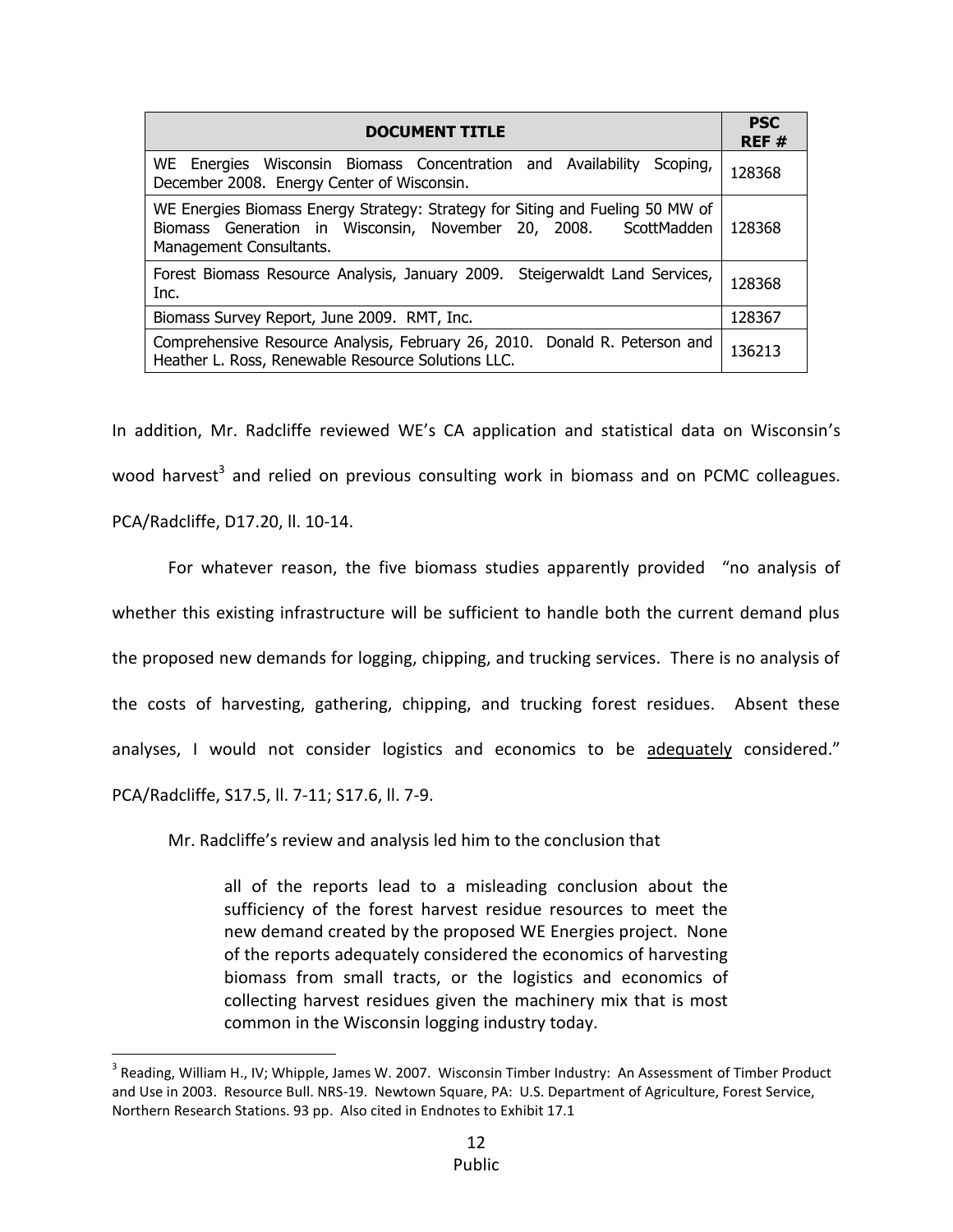D17.21, ll. 16-21; D17.22, ll. 1-2.

In terms of new biomass demand, the project will effectively double the current combined biomass consumption of PCA and Domtar. D17.22, ll. 5-8. This sudden new demand will seriously affect two interrelated concepts  $-1$ . the timber industry's ability to handle the new demand for biomass, and 2. pulpwood prices. Remedying the first concept will take time and money, which in turn will affect price.

#### **V. THE EXISTING TIMBER HARVESTING INFRASTRUCTURE IS INADEQUATE TO THE TASK.**

Mr. Radcliffe testified that Wisconsin's timber harvesting infrastructure cannot handle the demand in the short-term and can handle the demand in the long-term only if the industry makes significant changes. "The timber harvesting infrastructure in Wisconsin is not at all prepared to shift from virtually no demand for forest harvest residues to a new annual demand for 370,000 tons for the WE project, plus the demand of other proposed projects in the region." D17.22, ll. 9-14.

The industry faces three obstacles:

- The current mix of logging machinery mechanized cut-to-length (CTL) technology -- is not well-suited to biomass recovery.
- Harvesting from small tracts is uneconomical.
- The supply of new chipping and trucking capacity is not sufficient.

#### **A. CTL Is Ill-Suited To Biomass Recovery.**

PCA harvests 75% of its roundwood using CTL, Domtar 85%. PCA/Radcliffe, D17.23, ll. 1- 2; Domtar/Plunkett, R4.7, ll. 7-9. CTL offers greater operational flexibility and lower environmental impacts but it is not well-suited to biomass recovery for several reasons. Because CTL performs topping, de-limbing, and merchandising operations at the stump, it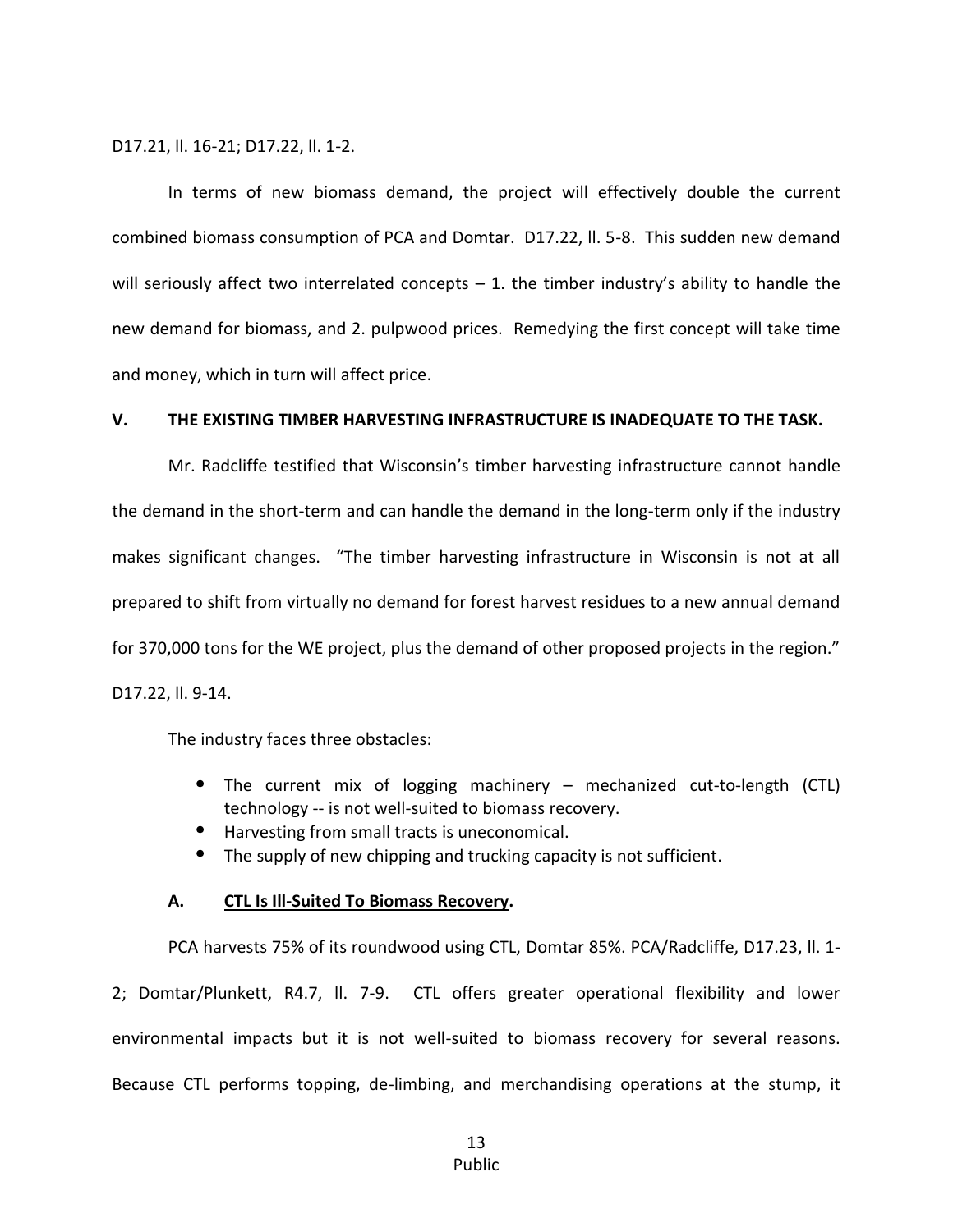requires a "second pass" to gather logging residues scattered on the forest floor and transport send them to the yard for chipping. This adds cost. Also the residue typically contains dirt and rocks because the CTL system uses residue as an in-woods machine mat; the dirt and rocks wear on the chipper knives. D17.24, ll. 7-10. Increasingly, new machines are being developed to facilitate residue collection but they are expensive single purpose machines and for that reason have not been well accepted without very profitable markets for fuel chips. D17.24, ll.

1-6.

Indeed, Domtar's own expert, Don Peterson, has opined about the inadequacy of CTL

for biomass removal, describing the conventional view:

## *Cut-to-Length – Mechanized*

With this [CTL] becoming the main timber harvesting system in the Lake States, extracting logging residue from these operations in an economical fashion will become critical. Forwarding the residue with a conventional forwarder is very inefficient because the amount of space that the residue takes up compared to its weight adds considerable cost to the process.

Potential solutions would be:

A forwarder with a larger capacity bunk specifically for residue extraction. This, however, creates other issues such as size of equipment for operating in selective cut areas and the expense of having another piece of equipment.

In-woods forwarder mounted chipping systems (a forwarder with both a chipper mounted on it as well as a separate chip bin) would position the weight of the logging residue into more concentrated areas and would eliminate the high mass low weight issue. However, this could create a situation where the chipper would not be functioning for most of the time and would just be additional weight on the forwarder.

Bundler systems currently need very specific situations where it would prove to be economical. This could change drastically, however, with the increase in the price of alternative fuels, where the price of chipping would no longer be a prohibitive cost."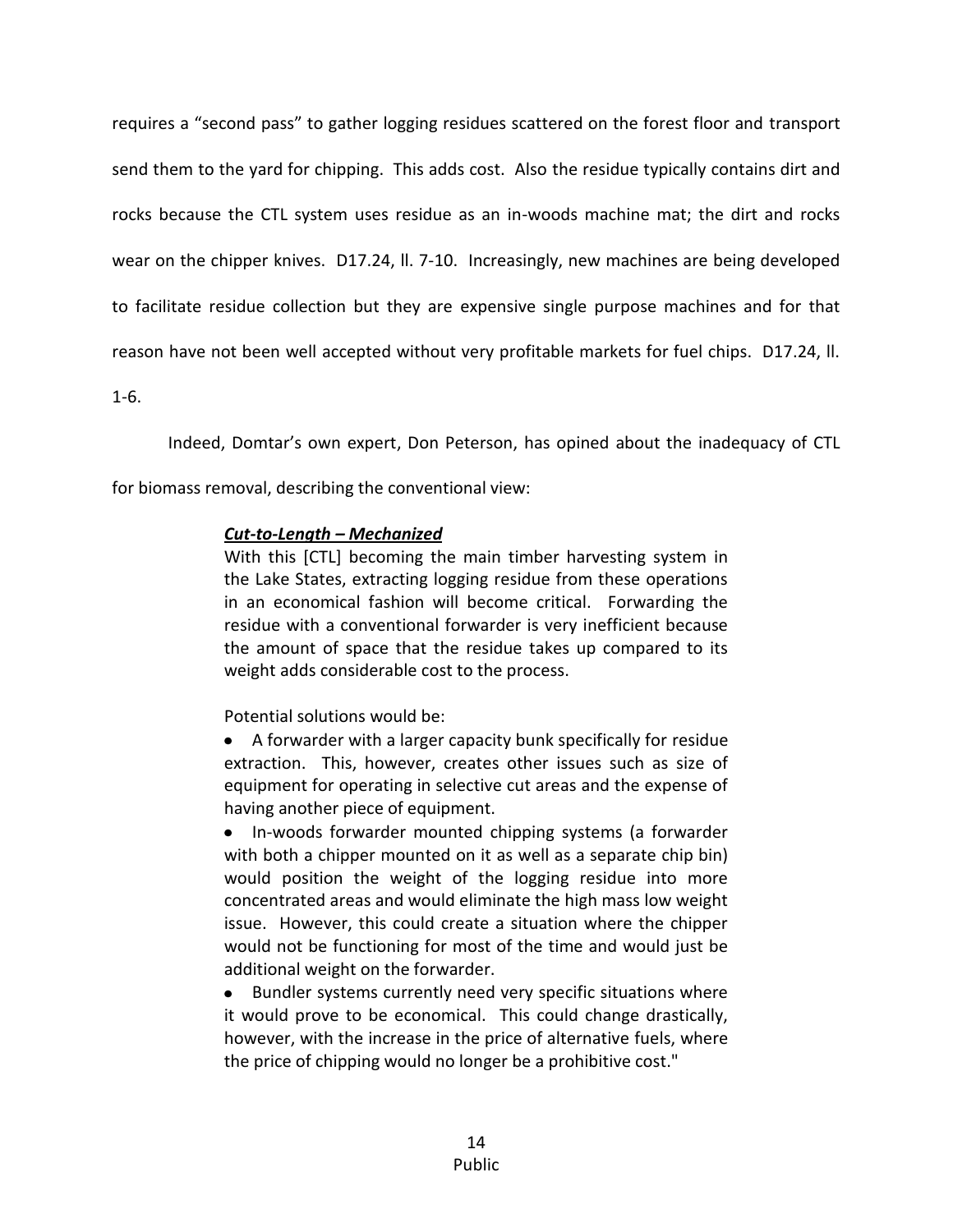Exhibit 17.2 (Donald R. Peterson, "The Real Cost of Extracting Logging Residue Study," Report to the Lumberjack RC&D, September 2005, p. 16). Mr. Peterson trade journal article and Mr. Radcliffe's surrebuttal testimony effectively nullified a contrary position taken by WEPCO witness, Robert Govett, that CTL was not an obstacle to biomass harvesting. *See* R.1-56 – R.1- 58.

To cure the inadequacy of CTL, Wisconsin is not likely to revert back to the old Whole-Tree-Logging (WTL) system because there's no sufficient economic incentive to do so. D17.24, ll. 13-15. That means the CTL system needs to adjust "to incorporate a harvest residue supply chain, which is virtually non-existent" and would require significant capital investment and fundamental changes throughout the supply chain, from landowner to biomass purchaser. D17.24, ll. 17-20.

Mr. Radcliffe disputed Mr. Govett's opinion that, if 25% of the harvest in northern Wisconsin is accomplished by whole-tree logging (WTL), then 25% of forest residues would easily be available for a biomass facility. "Mr. Govett's logic is that all of the forest residues generated would be harvestable. But all of the studies agree that 35% or more of residues would be left on site to meet biomass harvesting guidelines. If you take 65% of 15% (Domtar's estimate), that indicates that less than 10% of residues generated might be available. That is a completely different conclusion than any of the five studies reached, and is before making allowances for other factors such as haul distances, tract size, owner intentions, chipper availability, etc." PCA/Radcliffe, S17.5, ll. 12-21; S17.6, ll. 1-3.

#### **B. Small Tract Recovery Is Not Economical.**

15 Public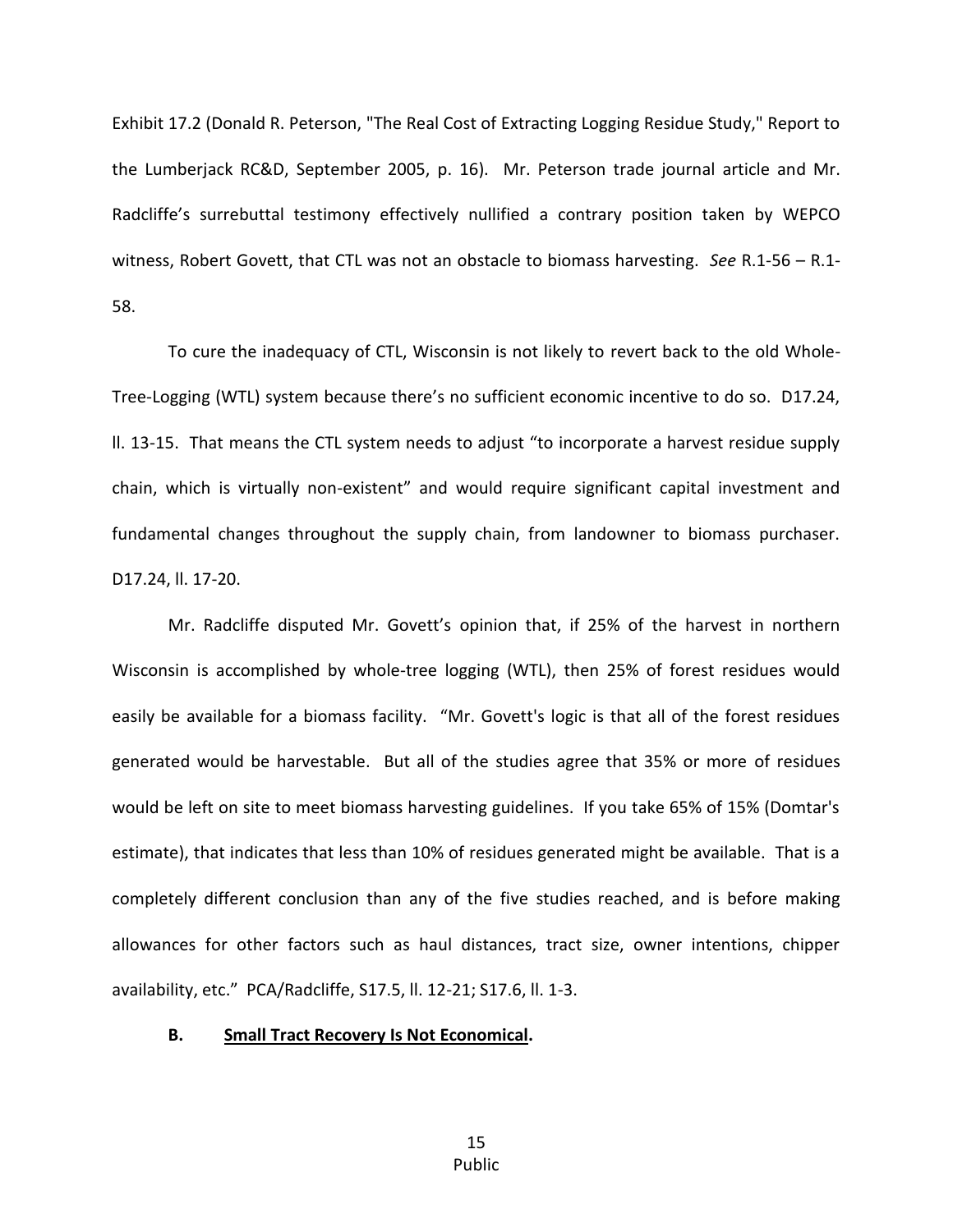Harvesting logging residue from small tracts, as would be necessary, is uneconomical often because the move-in costs of a chipper are fixed costs to be spread over the biomass removal volume, making the small scale biomass harvesting more expensive. Mr. Radcliffe noted that the five biomass studies failed to adjust their available biomass volume estimates to consider the inefficiencies of harvesting on small tracts. Prentiss & Carlisle's extensive experience as forest managers demonstrates the appropriate economies of scale, recommending a minimum harvest of 300 tons per site from minimum 50-acre harvest blocks.

> PCMC's experience in Maine is that, unless a minimum of 10 loads or 300 tons can be produced from a given job site, biomass removal is not economical. It would take roughly 1,000 tons of roundwood to generate 300 tons of biomass. If average removals are 20 tons per acre, the minimum harvest block would have to be 50 acres in order to produce 1,000 tons of roundwood. This rule and example are based on a one-pass system; the minimum would increase for a more costly two-pass system.

PCA/Radcliffe, D17.25, ll. 6-11 (emphasis added).

Mr. Radcliffe effectively surrebutted Mr. Govett's rebuttal testimony (R1.58-60) listing socalled advantages to harvesting biomass from smaller parcels. Mr. Radcliffe noted that parcel size impacts the cost of harvesting biomass because it limits the volume of residue generated and a minimal volume is required to offset the move-in cost of the chipper. He observed that none of the factors Mr. Govett cited, except for one, had anything to do with volume. For example, it is not necessarily true, as Mr. Govett suggested, that smaller parcels have easier access. "Large parcels can have very good access, and small parcels can have very poor access. There is nothing in the size of a parcel *per se* that creates good or poor access conditions." PCA/Radcliffe, S17.8, ll. 4-9. Also, while some landowners prefer a park-like residual forest and therefore favor biomass harvesting, as Mr. Govett suggested, it is equally true that many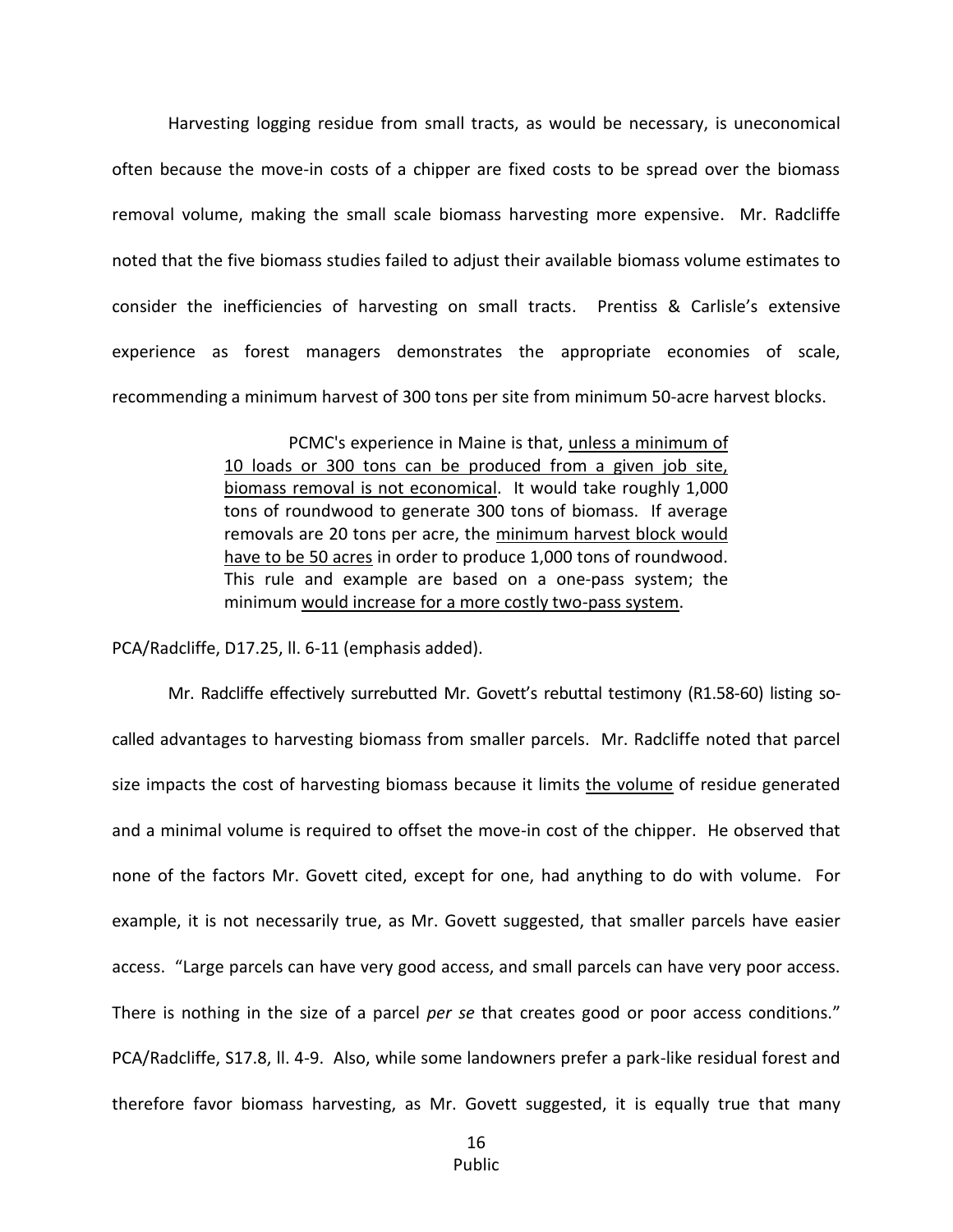landowners prefer to leave tree tops for wildlife food and cover and for site and regeneration protection. PCA/Radcliffe, S17.8, ll. 10-13.

The one factor Mr. Govett cited relating to volume was the concept of "bundling" numerous small parcels to take advantage of economies of scale. Although Mr. Radcliffe acknowledged that bundling has some potential, "it is hardly the concept on which to base a secure fuel supply." S17.8, ll. 14-21; S17.9, ll. 1-2.

In a final attempt to rebut Mr. Radcliffe's conclusion that harvesting fewer than 300 tons per site is uneconomical, WEPCO presented Mr. Radcliffe -- on the witness stand -- with Xcel Energy's quarterly fuel report. Exhibit 17.4 reported that Xcel experienced a number of deliveries of fewer than 300 tons. Offering Exhibit 17.4 is another example of WEPCO's effort to draw premature conclusions from inadequate data and analysis. A closer review of Exhibit 17.4 reveals that:

- 1) nearly all of the deliveries were within 70% of 300 tons, easily explained by unusually favorable cost situations or extenuating circumstances;
- 2) at least one of the 6 small deliveries clearly came from a tree service working on residential properties, not at all applicable or transferable to the situation before the Commission;
- 3) the dry data reveals nothing about the details of these deliveries in terms of the operating situation, whether it was logging residue or whole-tree chips, how much Xcel paid, or even if Xcel received the total output from the logging job (as the chips from a single job can go to different purchasers);
- 4) Xcel reported an average delivery of 670 tons, well in excess of the 300 minimum Mr. Radcliffe recommended;
- 5) Xcel reported that 90% of the total volume came from jobs that produced more than 300 tons.

Exhibit 17.4 actually supports rather than rebuts Mr. Radcliffe's testimony about typical

conditions and the economic drag of harvesting on small tracts.

# **C. The Project Will Require New Chipping Equipment.**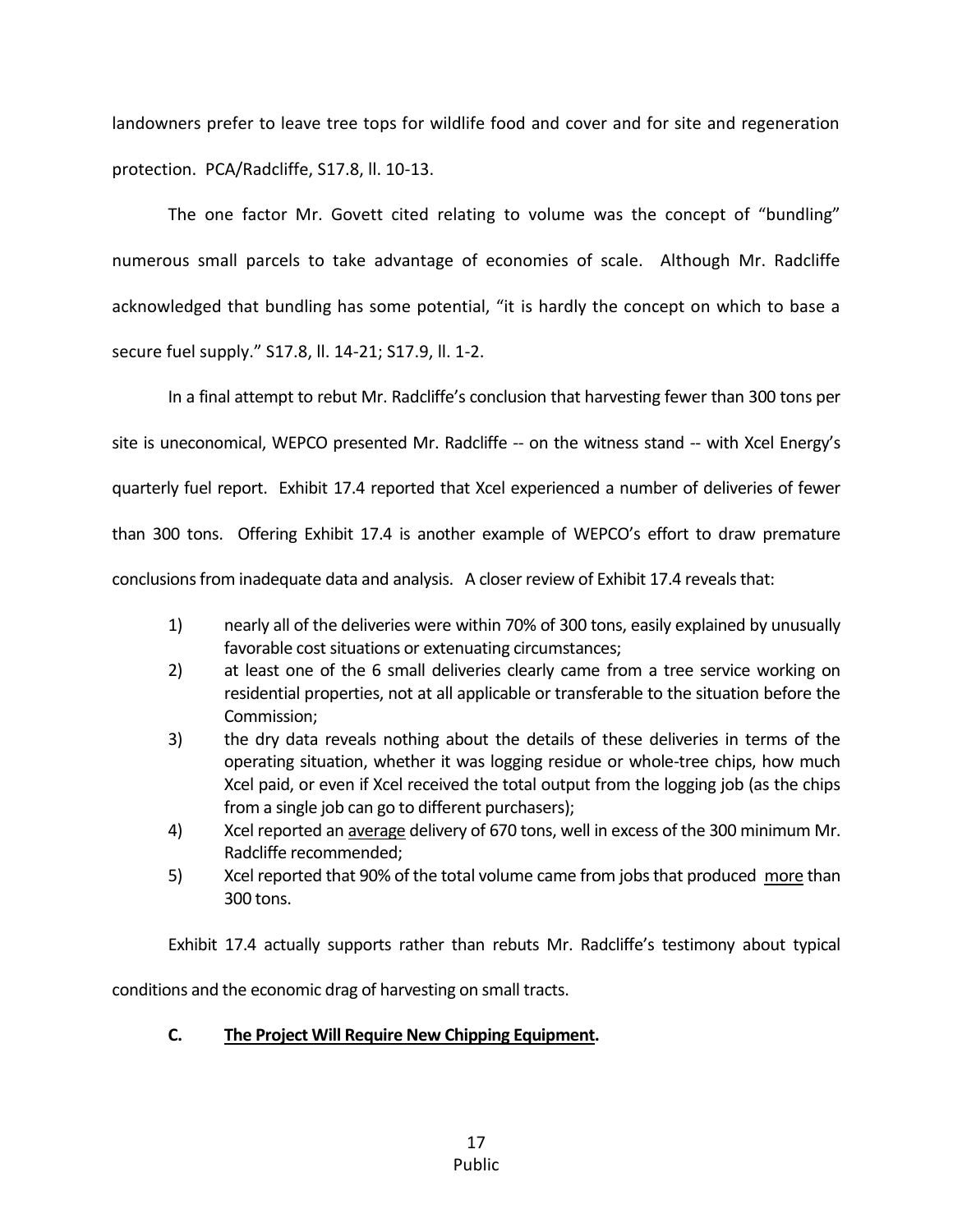Apart from the inadequacy of CTL and the inefficiencies of harvesting on small tracts, the demand for 370,000 more tons of biomass also will require more industry capacity, including the need for new chippers and chip vans since in-woods chipping is not currently widespread. D17.25, ll. 19-21. Mr. Radcliffe estimates the need for an additional 5-7 chippers and 15-25 chip vans. D-17.25 – 17.26. That investment is not likely to occur without assurances of a profitable price. *Id*.

Although Mr. Govett challenged this new equipment estimate as "largely pulled from thin air," Mr. Radcliffe actually based his estimate on several conventional production assumptions. While acknowledging the difficulty of determining whether or not there is current excess capacity, Mr. Radcliffe noted that the availability of excess capacity to entirely meet this new demand is highly unlikely, so some new investment will be required. Moreover, as, Mr. Radcliffe pointed out, Domtar's expert witness, Don Peterson, essentially agreed:

"For many logging operations involved in biomass production, a chipper is a piece of machinery that is used on a sporadic basis, with an investment that can range anywhere from \$20,000 - \$250,000+. If this equipment is left sitting, it is a liability." Exhibit 17.2 ("The Real Cost of Extracting Logging Residue Study," page 16). Logging industry members in today's economic climate are not likely to be "keen on owning liabilities." PCA/Radcliffe, S17.9, ll. 17- 19.

In addition to the need for investment in new equipment, the shift from a non-existent industry to a smooth-running industry will take time – approximately 5-8 years in Mr. Radcliffe's opinion. D17.27, ll. 3-12. In the meantime, the transition could foster several undesirable forestry practices:

> To make a complete shift from a near non-existent to a smooth-running industry will likely take a minimum of 5-8 years,

> > 18 Public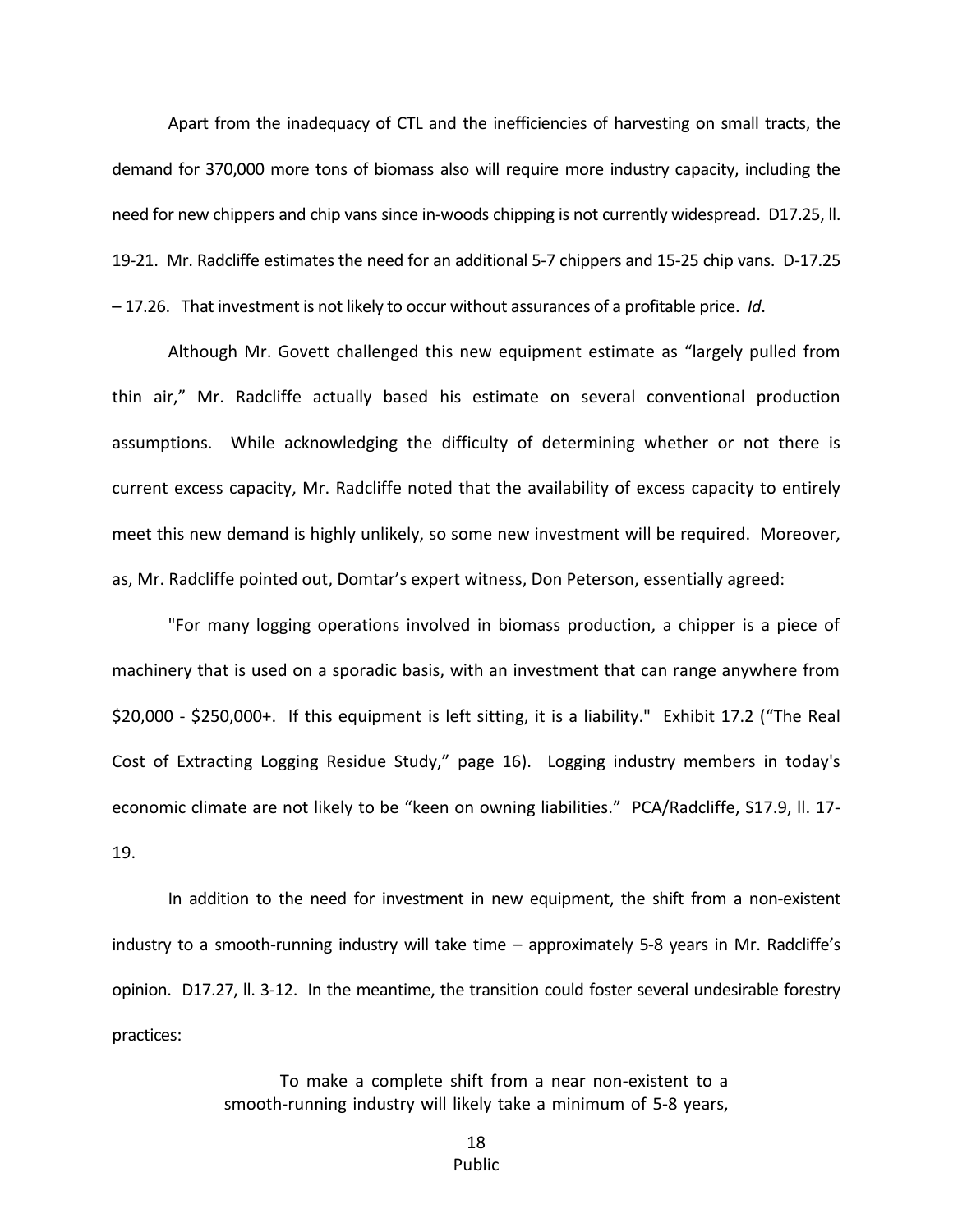and perhaps longer, to reach stability. In the absence of such change, or during the transition, it would seem that the simplest and perhaps only alternative for WE is to procure pulpwood to be chipped as fuel. This obviously will raise the cost not only of pulpwood but also of biomass across the region. The scale of operations may also result in unforeseen forest management impacts, e.g., clearcutting of northern hardwood stands for whole tree chips.

D17.27, ll. 6-12.

Mr. Govett and Mr. Peterson were unable to substantiate their objection to Mr. Radcliffe's 5-8 year timetable, except to state that Mr. Radcliffe is "very unfamiliar with the ingenuity and adaptability of the logging industry in Wisconsin." R4.14-R4.15**.** Yet, neither Mr. Govett nor Mr. Peterson offered any substantive evidence to refute the timetable or to support

their own shorter estimate.

In truth, no future prediction -- whether short term or 5-8 years – is "provable" today.

Yet, Mr. Radcliffe's estimate of a 5-8 year time period rests on a sound three-pronged basis

derived from his nearly 35 years as a leader in the industry.

(1) It is true that there have been significant adaptations in the history of the Wisconsin logging industry, but these transitions have not occurred overnight. The shift from handcutters to mechanized operations took a period of years and so did the transition from whole-tree systems to cut-to-length systems. These were transitions that were motivated by opportunities for significant improvements in productivity and profitability.

(2) By contrast, under current market conditions, the transition to forest residue harvesting does not offer a promise of significant new profitability and may, in fact, reduce productivity in the harvest of traditional roundwood products.

(3) This "opportunity" comes at a time of very poor and uncertain economic conditions, which most economists expect to be prevalent for years.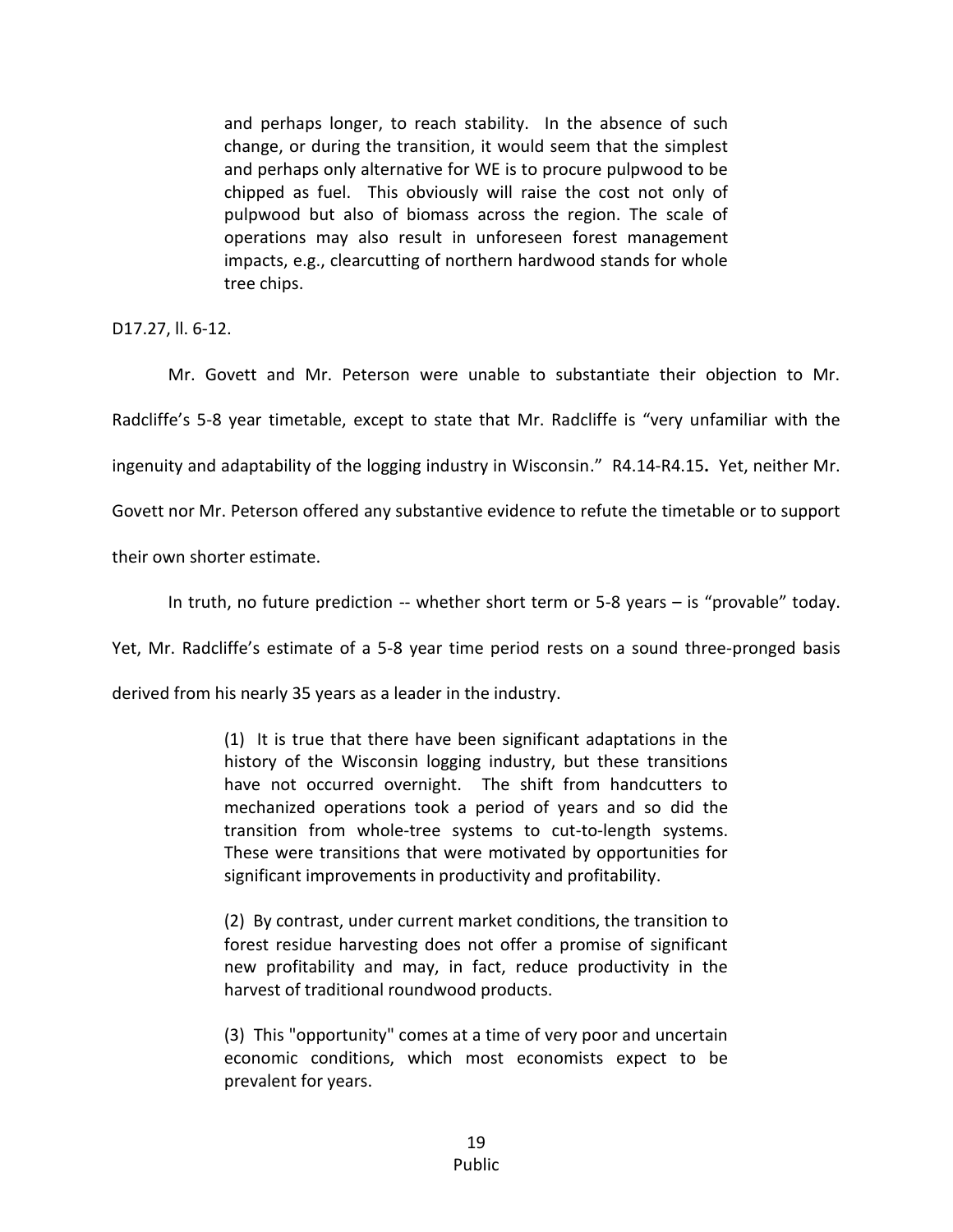PCA/Radcliffe, S.17.10 – S17.11.

### **VI. THE PROJECT WILL CAUSE PRICES TO INCREASE.**

Apart from the lag time required to permit the industry to handle twice the current demand,

Mr. Radcliffe predicts a significant price increase as well. Current pulpwood consumers pay a range

of \$20 - \$30 per ton according to the ScottMadden report and Prentiss & Carlisle surveys. Mr.

Radcliffe estimated that the range will increase to \$31-\$35 per ton, at least a 30% price increase in

the region.

Even if the required system-wide changes could be accomplished overnight, we estimate that the high cost of gathering CTL residues would result in a weighted average (WTL @ 25%, and CTL @ 75%) delivered cost to WE of \$31-35 per ton. This range reflects the variability that could be experienced across the region, but the midpoint of \$33 represents an increase of roughly 30% over typical delivered wood residue costs in the region today (based on the range of \$20-\$30 cited in the ScottMadden report and surveys conducted by PCMC). If the procurement of pulpwood for chips is required, then the average delivered cost would rise to \$42-44 because of the increased cost of stumpage.

D17.27, ll. 5-21; D17.28, ll. 1-2.

This cost increase would affect not just WE Energies (the causal agent), but all woody biomass consumers. In particular, the project will affect PCA whose procurement area significantly

overlaps with the Domtar's procurement area. D17.29, Figure 1.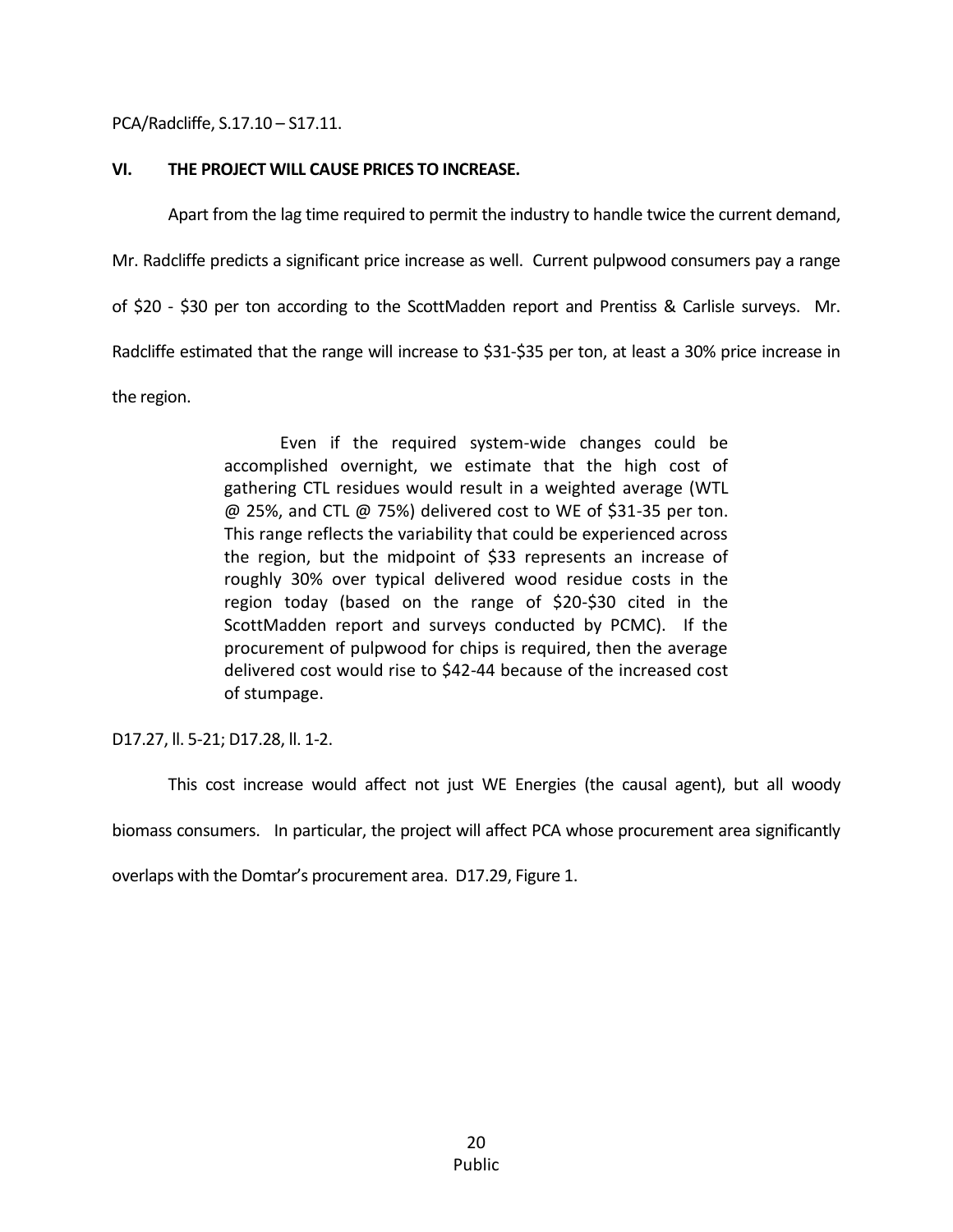

**Figure 1. Location of the WE Project at Rothschild and the PCA Paper Mill at Tomahawk, with Respective 75-mile Radiuses.**

The overlap is even more profound than arbitrary radii would suggest because most of the biomass sources are located north of Rothschild. "Therefore, we would expect PCA's biomass procurement operations to be acutely impacted, and we would also expect PCA's biomass and/or pulpwood costs to rise significantly." D17.29, ll. 6-9. Moreover, all pulpwood and biomass users across the region will be affected because of the scale of the project. D17.30, ll. 1-3.

How this will occur is obvious. Domtar will employ a cost minimization strategy, in which Domtar will procure biomass in the form of lower cost nearby mill residues and postpone the use of more distant forest residues until the marginal price of those residues drops below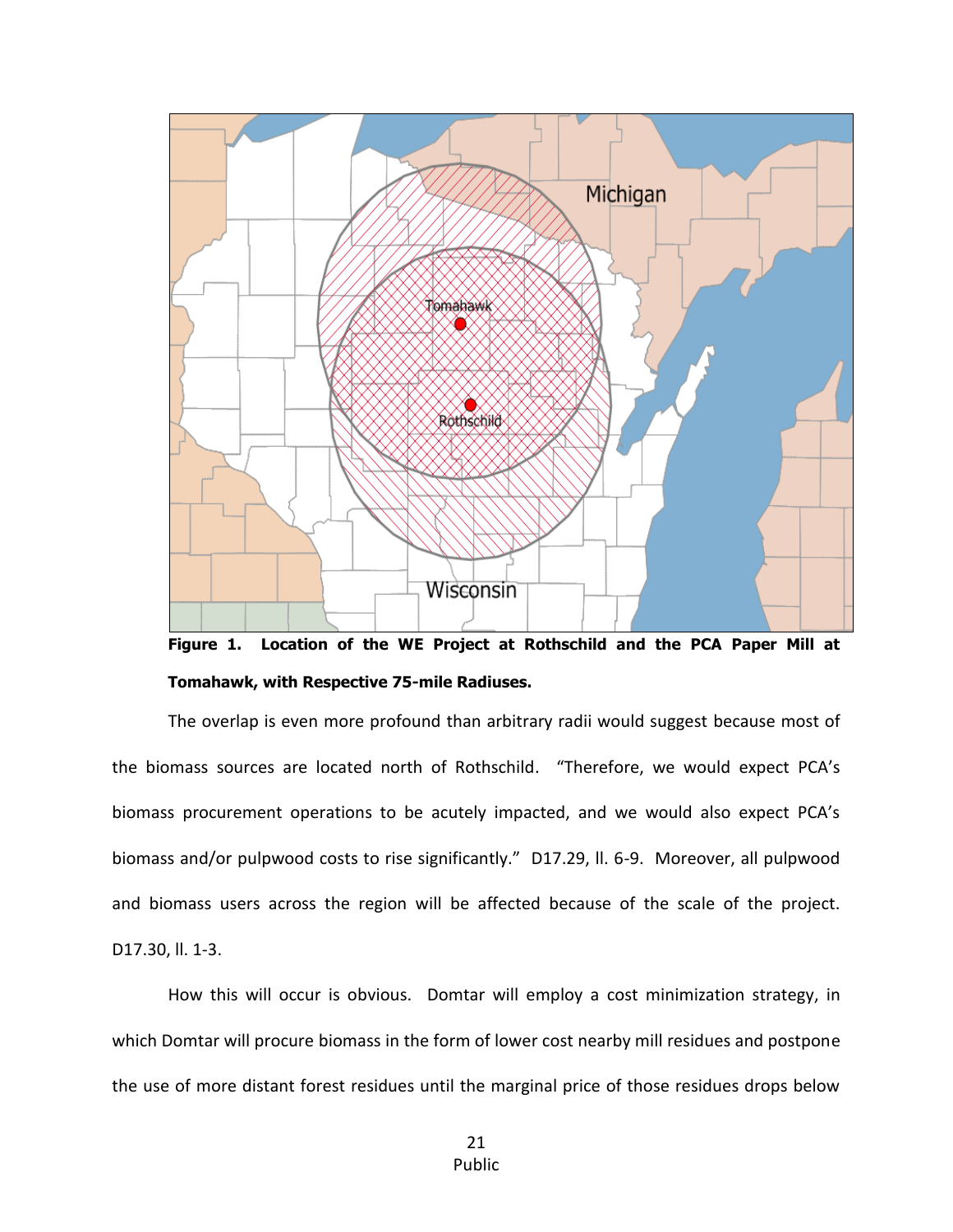the marginal price of mill residues. PCA/Radcliffe, S17.11, ll. 6-14. PCA is currently procuring residues from mills in zones near Rothschild. Domtar will be able to outbid PCA for those residues due to location, and PCA therefore will have to resort to higher cost sources of biomass. S17.11, ll. 14-17.

In contrast, Mr. Govett's claim that the additional demand generated by the Rothschild project would drive down biomass prices is nonsensical. Perhaps the Rothschild project can motivate greater biomass production, but it can do so only by paying very attractive prices. PCA/Radcliffe, S17.12 – S17.13.

#### **VII. WEPCO's BIOMASS EXPERT LACKS CREDIBILITY.**

It is telling that Mr. Govett has no background in forest management. His curriculum vitae includes among other things studies conducted in Korea and Chile, but curiously lacks experience in actual forest management, harvesting, and the logistics of moving wood from the Wisconsin forest to the biomass plant. *See* Exhibit 1.10 (Curriculum Vitae). Lacking substantial experience in harvesting techniques and management practices renders his critique of Mr. Radcliffe's analysis unpersuasive.

The credibility of Mr. Govett's testimony in this proceeding also is undermined by its inconsistency with his testimony in the Xcel BayFront biomass project, Docket 4220-CE-169. There he testified as follows:

> The application plans by the Bay Front operation to consume a significantly increased volume of this finite resource needs to be carefully considered. Its potential impacts on the overall demand for the limited supply of this material, and the resulting cost implications, risk a huge impact on the state's key forest products industry.

4220-CE-169, Tr. p. 317.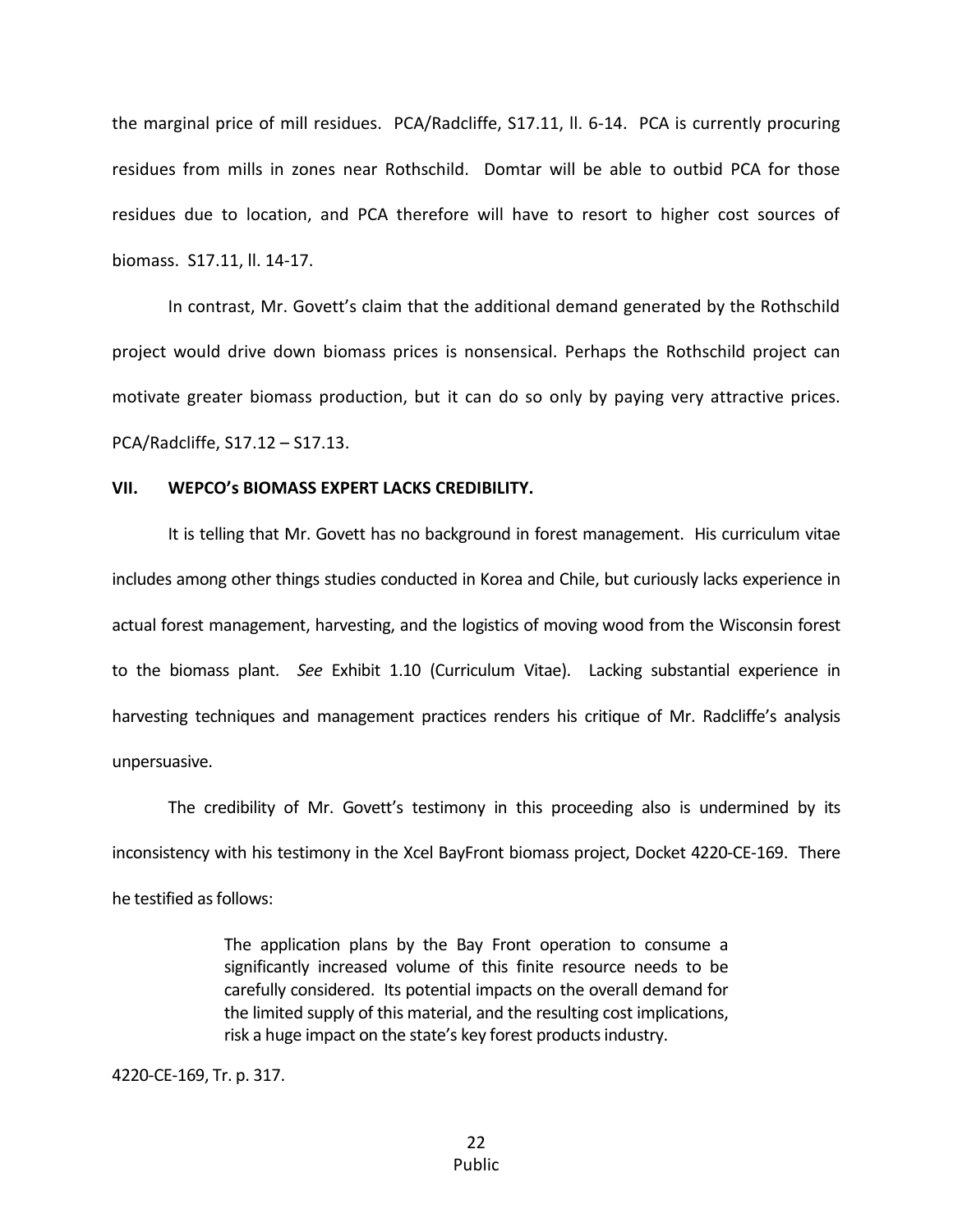He further asserted in that docket that the increase in demand Xcel proposed (about 2/3 the

increase attributable to the WE Domtar project) would have a significant impact on biomass prices:

There is an enormous problem with this assertion of historic cost increases being "*anomalous*" since "…*the Company's demand for biomass for boilers #1 and #2 has leveled off and is not expected to increase.*" This ignores the fact that this logic is being used to justify fuel cost projections for an additional biomass fueled boiler that should roughly double the current biomass demand if the project is approved.

If it was the Compay's intention to decommission boilers #1 and #2, as the #5 boiler-gasifier is brought on-line, with no significant net increases in biomass consumption, then this logic might make some sense. But it makes little difference if the demand for biomass by the #1 and #2 boilers has "leveled off" when the demand for the plant, in total, is projected to more than double as a result of the proposed project.

The company indicates the current biomass consumption for boilers #1 and #2 combined is about 210,000 tons annually, and projects that the #5 boiler, with biomass gasifier conversion, will require an additional 200,000 tons to 250,000 tons, for a combined total of 410,000 tons to 460,000 tons of annual biomass demand.

This increase in biomass demand is clearly on a par with the historic Bay Front increase in demand for biomass that impacted the run-up in biomass prices from 2005 to 2008.

Consequently, it seems ridiculous to assume that this historic level of price increases should be deemed to be "anomalous." Rather, that history of price increase could more reasonably serve as perhaps the best indicator of what should be expected when the utility is essentially repeating history with a large increase in annual consumption. The effect of fuel costs could be even more pronounced where Bay Front already consumes such a large volume of biomass and other companies, such as pellet mills and other boiler users, have also been increasing consumption of that finite resource in recent years and other expansions being planned.

4220-CE-169, Transcript Vol. 1, p. 320, ll. 9-26; p. 321, ll. 1-7.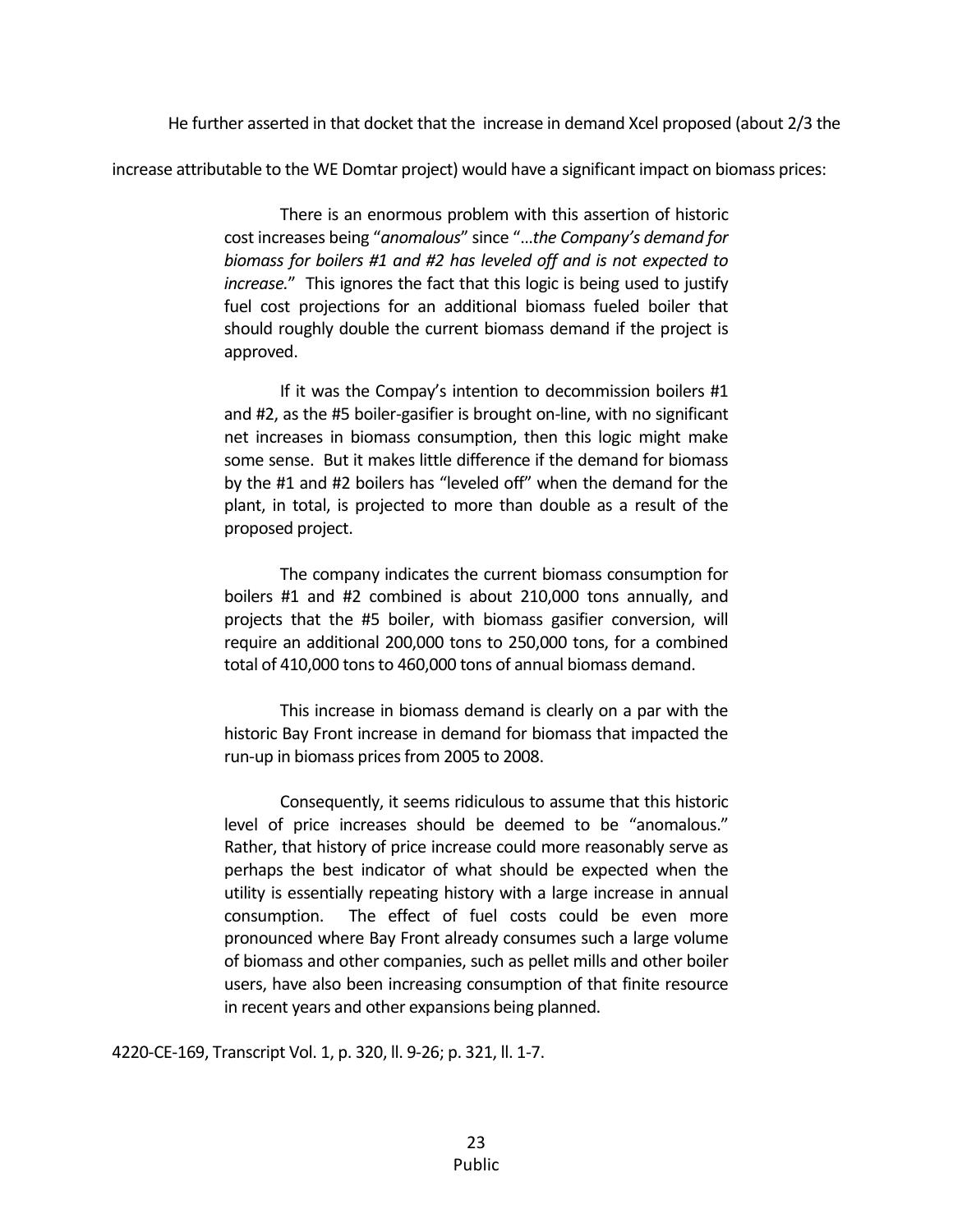Mr. Govett followed his discussion of increased demand for biomass by several more pages of testimony suggesting significant price increases due to the new demand. *Id*., at pp. 321-324.

Mr. Govett's prior testimony in opposition in the Xcel docket conflicts with his testimony in support in this docket. He attempted to distinguish his support in this case on the ground that the WE/Domtar facility is an integrated co-generation facility rather than a stand-alone facility, R.65, ll. 17-23, but his effort is unconvincing. Whether the increased demand for biomass is due to a new stand-alone facility or to an integrated facility has no bearing on the ultimate effect on woody biomass prices . At either type of facility, increased demand will increase the price of woody biomass. Mr. Govett got it right the first time.

#### **VIII. DNR, TOO, HAS CONCERNS ABOUT THE PROJECT'S IMPACT ON FOREST ECOLOGY.**

DNR witness Joe Kovach, like Mr. Radcliffe, has hands-on forestry management experience. With a bachelor's and master's in forestry from Penn State and Michigan Tech, he is DNR's principal administrative and technical staff expert for Wisconsin's forest ecology and silviculture programs. He develops policies, programs, and procedures, including implementation of ecological tools and silviculture techniques. He has at least 15 years of tree management experience.

Mr. Kovach commented on the PSC's environmental assessment, expressing concern about biomass availability:

> While the biomass harvesting measures proposed by Domtar and WEPCO for this cogeneration plant may be adequate to avoid forest impacts, the cumulative large-scale landscape effects of long-term biomass harvesting for an increasing number of generation and manufacturing uses has the potential to seriously affect the quality and sustainability of Wisconsin forests. An adaptive resource management approach that incorporates regulatory agency and industry cooperation and research to

> > 24 Public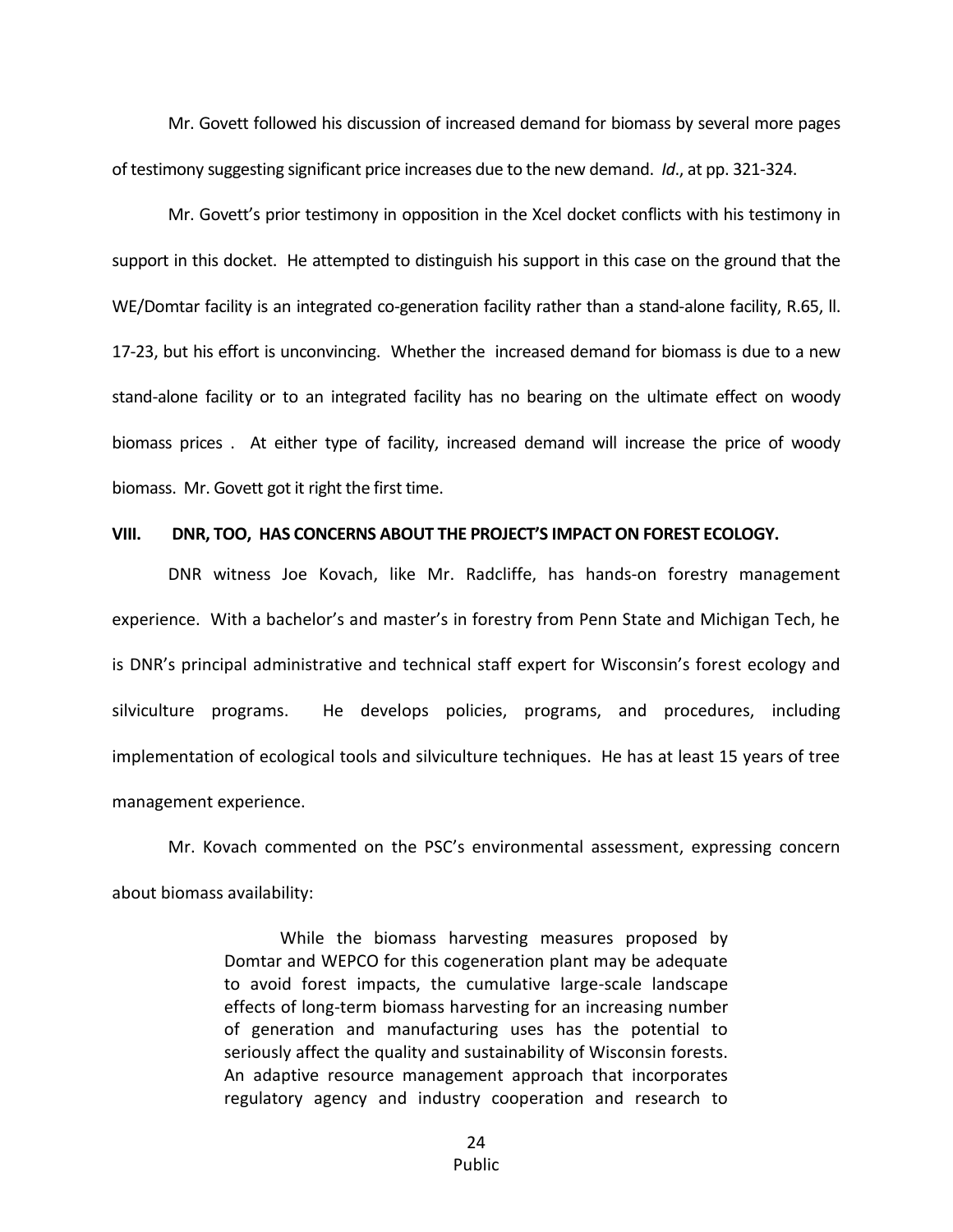provide information and feedback for improving harvest methods, solving supply and forest regeneration issues and reducing the potential for long-term adverse impacts should be considered and funded as more biomass-related projects are approved.

#### Exhibit 13.1.

Mr. Kovach helped draft Wisconsin's Forestland Woody Biomass Harvesting Guidelines and helped develop the implementation plan. D13.141. The guidelines guide forest resource managers, loggers, equipment operators, contractors, and landowners on the sustainable harvest of woody biomass from forested areas within generally accept forestry practices. "The guidelines are designed to ensure that woody biomass is a sustainable forest product and that increased extraction does not compromise the long-time productivity of Wisconsin's forestland." D13.141, ll. 21-23.

Kovach cautions about over-reliance on the Guidelines because they were based on "limited scientific information available at the time they were developed." Transcript Vol. 5, page 353, ll. 9-13. "I think we're fairly comfortable at the stand level that they are decent guidelines. I think where the questions really come into play are if intensive harvests like that were implemented in relatively short period over relatively large landscapes, there could be impacts on ecosystem processes, particularly biodiversity; but there really isn't a lot of research to support, you know, what would be the outcomes there. But there are certainly concerns at the landscape level and we acknowledge that, that we were not able to address some of those landscape questions in the initial guidelines." Transcript Vol. 5, pp. 358-59, ll. 15-25, 1-2.

> Q. And I take it that you share those concerns that largescale, long-term harvesting of forest residues even in compliance with the current Wisconsin Biomass Harvesting Guidelines could adversely affect the sustainability or biodiversity of Wisconsin's forests and woodlands?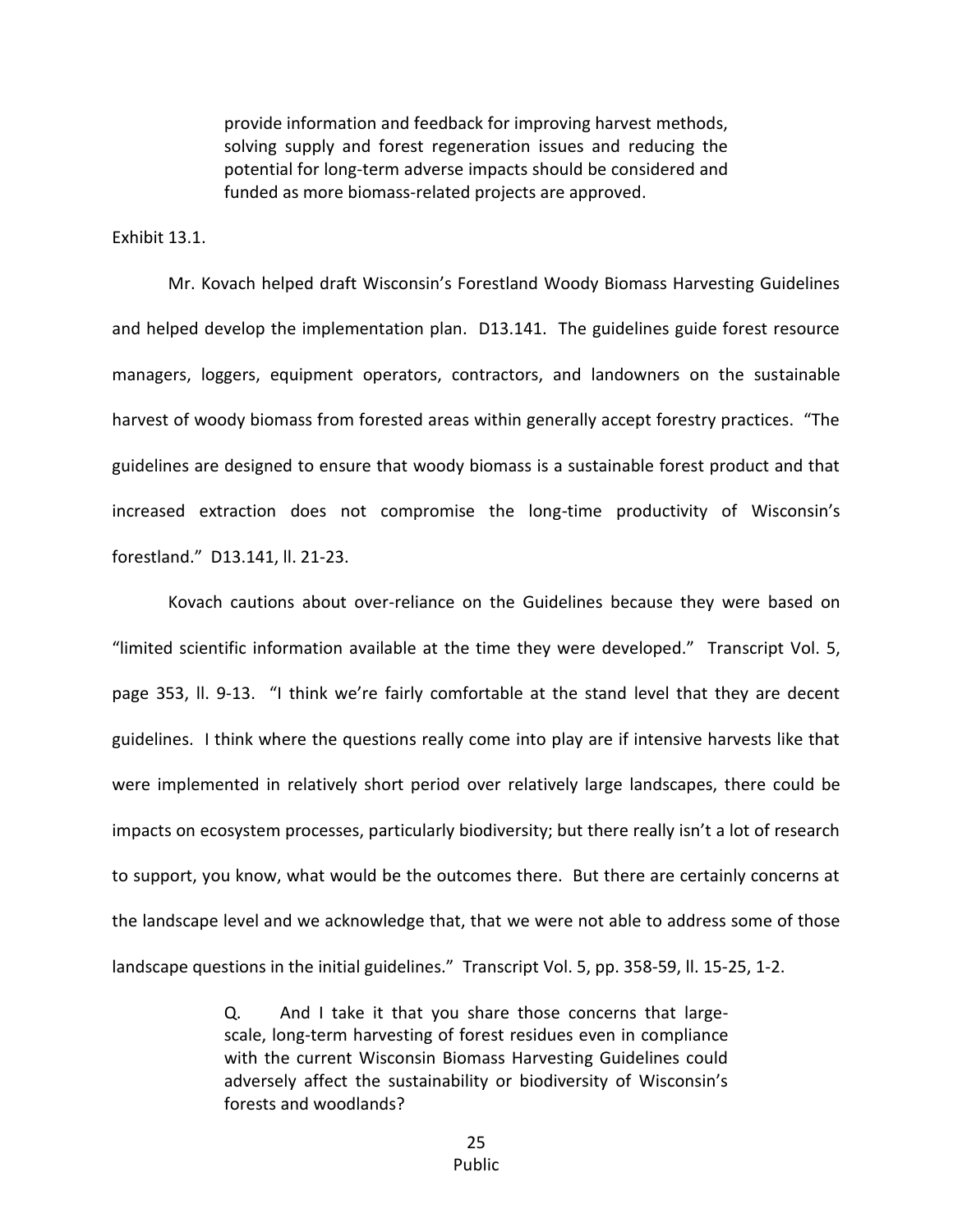A. If implemented in large scales across large landscapes, yes, there is a concern.

Transcript Vol. 5, p. 359, ll. 3-10

Q. Would it be accurate to say that failing to impose conditions on large-scale biomass harvesting that are sufficient to assure the long-term sustainability and biodiversity of Wisconsin's forested lands could have unpredictable large-scale impacts with large ecological, social or financial impacts?

A. The statement is fair particularly because of, you know, "could have."

For this reason, relying on guidelines developed in 2005 is not prudent. The DNR agrees

the guidelines are not adequate and need to be updated for a variety of reasons. Like so many

other things involved in this application, the concerns have not been adequately studied or

resolved.

- A. There are concerns on both sides.
- Q. And as we sit here today, those concerns have not yet been resolved, correct?
- A. …They have not been resolved.

p. 360, p. 10-16.

### **CONCLUSION**

If the only ground for approving a co-generation plant is that it uses biomass for fuel, then there may be no limit on the number of certificates of authority the Commission may be asked to approve. At some point the Commission must quantify and evaluate the project's impact on the availability and cost of woody resources, the cost of alternatives, and the impact on other biomass users committed to biomass long before utilities.